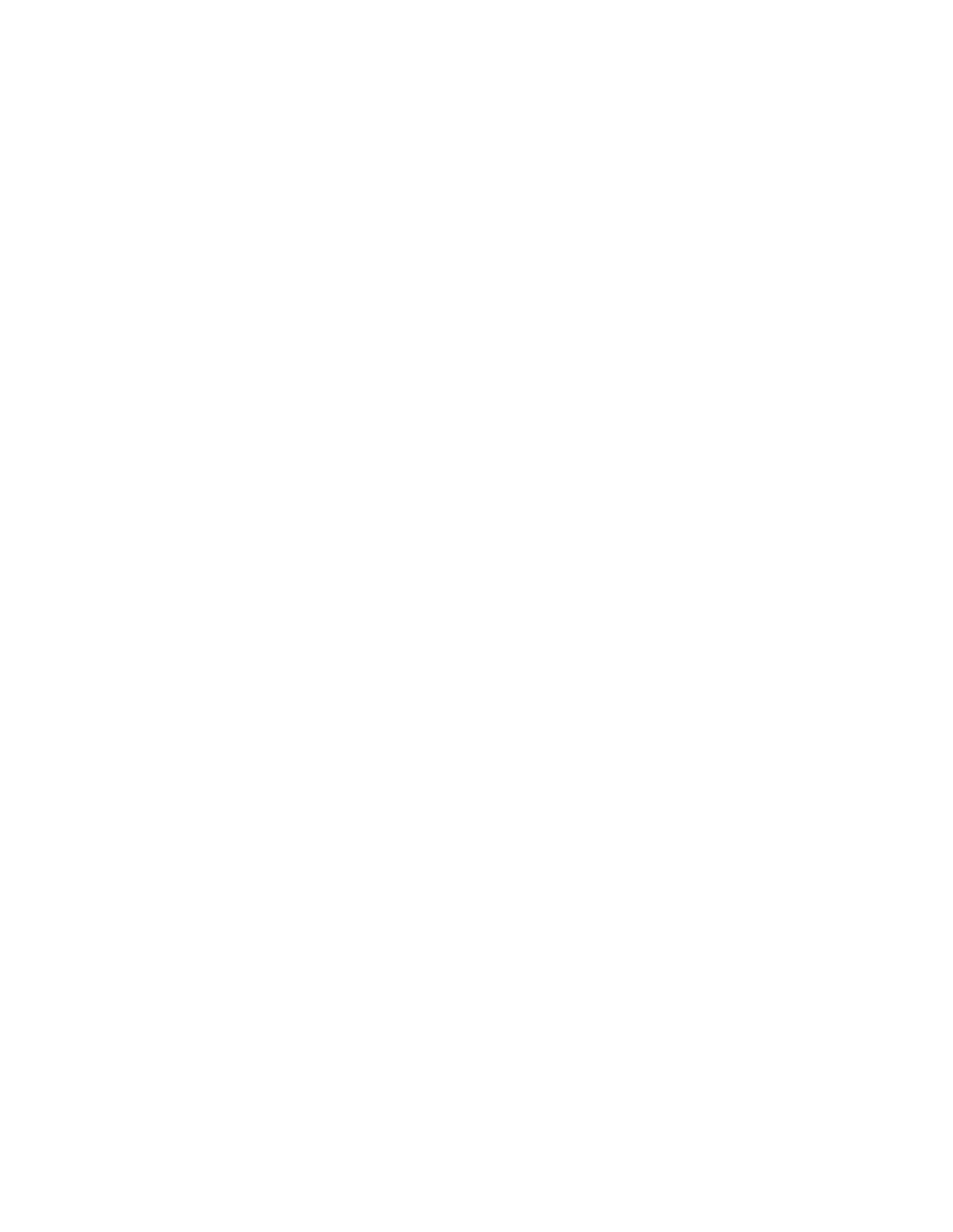# Post-Secondary Student Access and Retention Strategies: Literature Review

# Introduction

Young adult Canadians today have the highest rates of educational attainment our country has ever seen. More than half (52%) of Canadians aged 25-34 now have a university degree or college diploma (Statistics Canada, 2008). By comparison, among Baby Boomers now in their late 50's and early 60's, just 34% have a college diploma or university degree. However not all youth are included in this increase in educational attainment. By best estimates, three-quarters of Canadian youth will enrol in some form of post-secondary education after high school but nearly one in five will drop-out before graduating (Berger, Motte and Parkin). Youth from lower-income families, youth who are the first generation in their family to attend post-secondary, and Aboriginal youth, among other groups, continue to be underrepresented in post-secondary institutions (particularly universities) and are at greater risk of leaving without completing their degree or certificate program.

### Aboriginal students

• Increasing numbers of Aboriginal Canadians are earning post-secondary degrees but they still have a risk of high school drop-out that is more than twice the national average and non-Aboriginal Canadians are five-times as likely to complete a university degree as their Aboriginal peers (Clement).

### Low-income students

- Generally the research suggests that participation in college is roughly comparable across family income groups but that the gap in university participation is as high as 300% between low and high income youth (de Broucker, 2005).
- A very recent study found that while 50% of Canadian youth from families in the top income group will enrol in university by age 19, only 31% of youth from families in the lowest income group will do the same (Finnie, Sweetman, and Usher). Perhaps more worrisome, the gap in post-secondary education (PSE) participation between children of low and high income families hasn't changed appreciably since the late 1990's.

### First-generation students

• Parental education is more influential than even family income in determining who goes to college and university. Among young men, the likelihood of enrolling in any post-secondary is more than doubled when the parental education rises from less than high school (28.7%) to a university undergraduate degree (71.5%). The pattern is similar for young women (Finnie and Mueller). It's worth noting that parental education is strongly correlated with both parental income and educational aspirations for their children (Rounce).

### Other under-represented groups

• A recent review for the Higher Education Quality Council of Ontario finds that differences in gender, family type, disability, ethnicity and distance from a PSE institution all impact the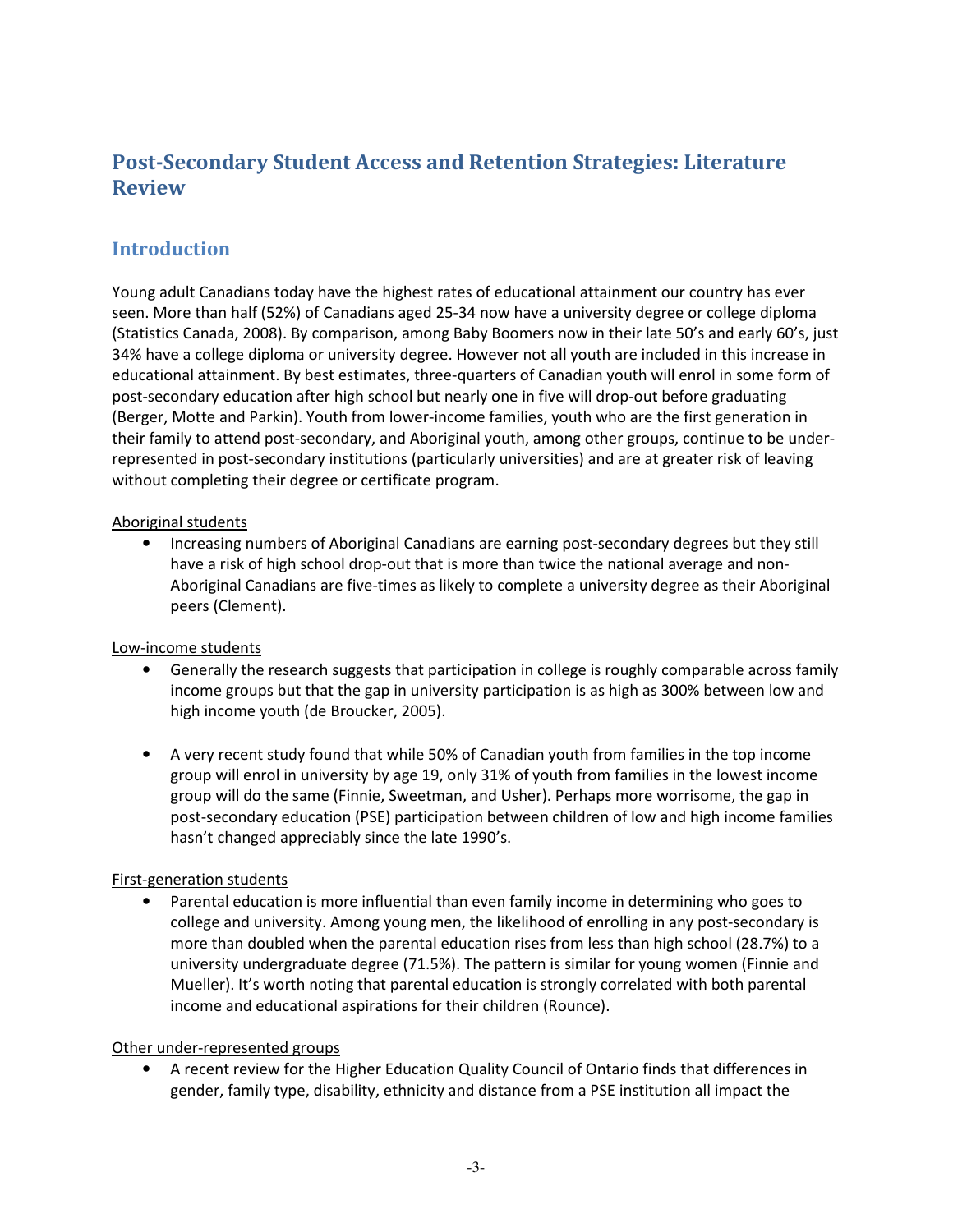likelihood of participating in higher education (Educational Policy Institute). Younger men from lower socio-economic status backgrounds are less likely to pursue higher education (Lacourse and Gendreau). Women are still less likely to enrol in science and engineering programs (EPI). Although as a group, children of immigrants are actually more likely than their Canadian-born peers to attend PSE, among some ethno-cultural groups, particular young Afro-Caribbean men, rates of PSE participation are very low (Beaujot and Kerr). Youth in rural or remote communities are significantly less likely to attend PSE owing perhaps to the additional costs involved as well as differing expectations regarding education and employment compared to their urban peers.

These groups of under-represented students are not mutually exclusive. For example, Aboriginal students in particular are very likely to come from low-income families and to be the first in their family to attend post-secondary education. Similarly, parents without post-secondary education are more likely to have lower incomes suggesting significant overlap between low-income and "first-generation" students. However, there are specific issues among different groups of students. In contrast with other under-represented students, Aboriginal students face challenges related to historic and cultural differences (namely the legacy of residential schools) that are unique to their experience. In other words, it is important to take a nuanced perspective that considers the common challenges as well as unique experiences of different profiles of under-represented students.

It may also be worth noting that attrition from a particular PSE program does not necessarily mean that a student has left PSE studies altogether. In fact, de Broucker and Hango find that among youth who have enrolled in PSE, only 10% who leave a program have dropped out of PSE altogether and even their longitudinal study could not confirm whether these young adults would eventually return and complete a degree or diploma. In fact, there is a growing trend towards mobility between post-secondary institutions (particularly moving from university to college programs) and "stopping-out" of postsecondary studies (Beaujot and Kerr). Some of this mobility has been attributed to increasing difficulty among students in selecting programs that match their interests and abilities (Côté and Allahar) while other authors have pointed to difficulties in managing the costs of education (Berger, Motte, and Parkin).

Generally the recent research in Canada converges on the following set of barriers to post-secondary access and success across groups of under-represented students:

- Financial barriers: Tuition fees have generally not been found to impact PSE access on their own (Rounce) but that rising student debt obligations are associated with leaving a PSE program without graduating (Berger, Motte, and Parkin). In fact, financial reasons are the most frequent reason for not pursuing PSE and among the top three reasons cited by program leavers who have dropped-out of a PSE program. Among low-income students and first-generation students, there may also be barriers in perceived costs and returns. A study by Usher (2005) concludes that families with low-income and where the parents have not attended PSE are likely to overestimate the costs of university education and to underestimate its returns in terms of increased earnings.
- Attitudinal/motivational barriers: Parental expectations have been found to be very influential on PSE access, particularly when the expectation is combined with a tangible benefit such as planning and saving for higher education (Statistics Canada, 2002). Among students who leave a PSE program, a lack of direction, interest or motivation is the single most common reason cited and is the second most common reason cited by students who decide not to apply to PSE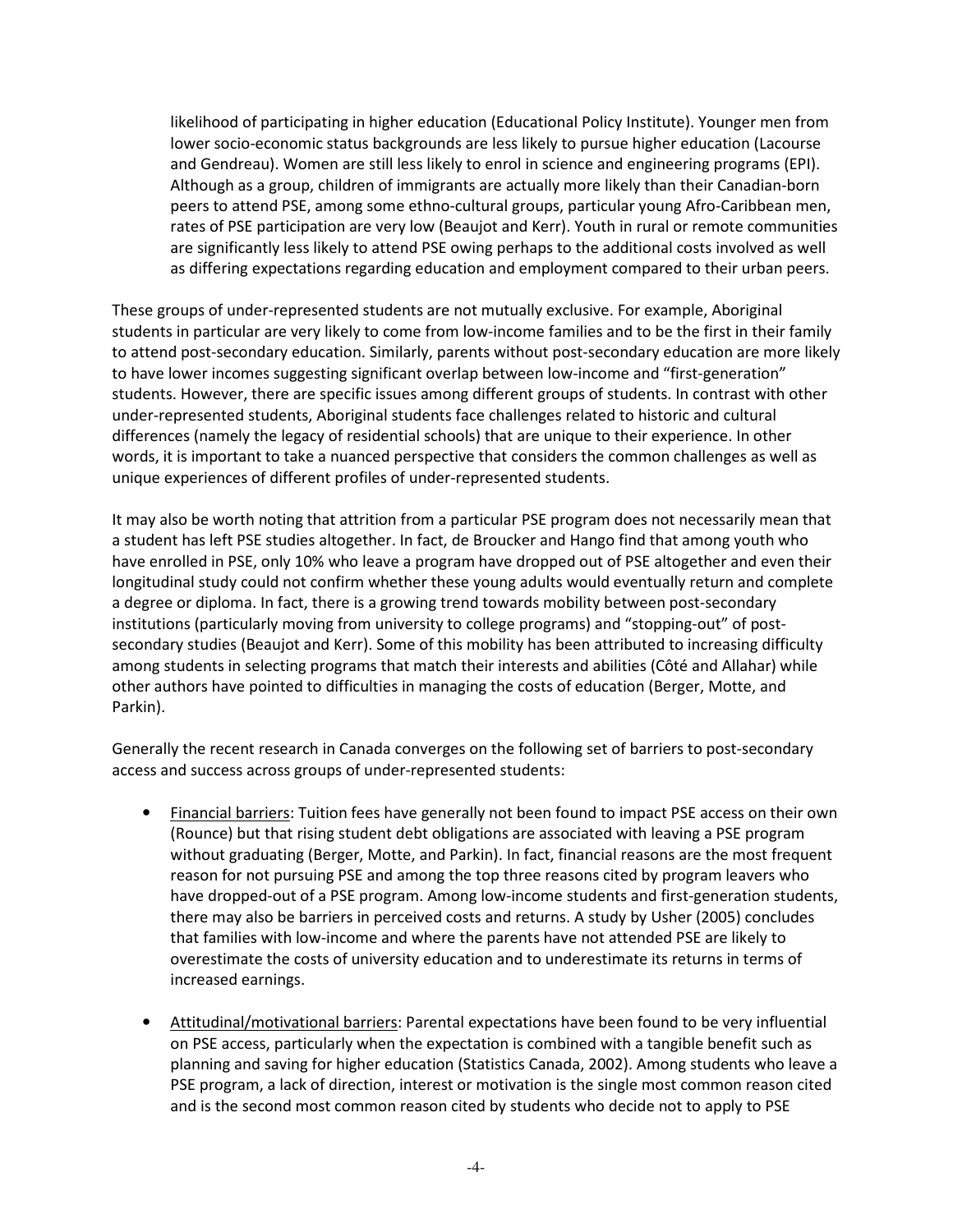programs (Berger, Motte, and Parkin). Unlike many of the peers, many first generation students lack a familiarity and understanding of academic culture (Middleton, add others), have fewer role models to follow, and fewer family members who understand and can prepare them for the PSE experience (REF). Aboriginal and first-generation students may find the cultural and social adaptation particularly difficult in a higher education setting (Berger, Motte, and Parkin; Clement, Rounce).

• Adequacy of preparation (skills, information and socialization): Performance in secondary school is predictive of patterns in PSE access. The likelihood of applying and enrolling in PSE declines as high school grades decline, particularly when they fall below the 70% mark (Barr-Telford et al). However school marks alone cannot adequately prepare a student for postsecondary studies. Basic and advanced academic skills necessary for success at the postsecondary level may not be evenly offered to students at the secondary level. Information on program requirements, options, funding opportunities is also thought to be important, particularly in ensuring it is delivered in a way that is appropriate and timely for students and their families (EPI). In addition to preparing academically for post-secondary studies, students from under-represented groups, particularly Aboriginal and first-generation students may find the cultural and social adaptation difficult in a higher education setting (Berger, Motte, and Parkin; Clement, Rounce). They are less equipped to navigate the systems of post-secondary institutions and have fewer guides or role models to follow.

This combination of financial, academic, attitudinal, motivational and pre-enrolment preparation underlies the model of student persistence in PSE that has largely guided the field since it was first introduced by Tinto in the mid 1970's. Tinto's model, and specifically academic and social integration, has been shown to be the most significant factor in persistence among all  $1<sup>st</sup>$  and  $2<sup>nd</sup>$  year students (Wetzel, O'Toole, and Peterson, 1999, as cited in Finnie et al., 2008). Based on Arnold Van Gennep's studies on rites of passage (1960) and Emile Durkeim's theory of suicide, Tinto's model of student departure (1986, 1988), posits that the process of a student's passage from high school to postsecondary education is one of many "life crises" requiring the individual to transition from membership in one community to another:

In that movement, the individual leaves an old territory or community (separation), in some fashion crosses a border — whether it be physical or ceremonial —to a new setting (transition), and takes up residence in the new location or community (incorporation). (Tinto, 1988, p. 441)

In this transition from the old community to the new, the individual is left in a state of "temporary normlessness" which, if prolonged, can lead them to leave the new community prior to incorporation – an event known as personal suicide according to Durkheim. Tinto's interactionalist model of student departure places great importance on this notion of incorporation for ensuring a student's persistence at the institution. According to him, it is social and academic integration — the identification a student begins to experience towards his or her institution's norms and practices — that are the most significant predictors of student persistence.

Having provided the very brief summary of research on the current state of student access and retention in Canada, the remainder of this report presents findings from a literature review and environmental scan on access and retention strategies. The review has been conducted as part of a larger project by SRDC for the Millennium Scholarship Foundation on access and retention for under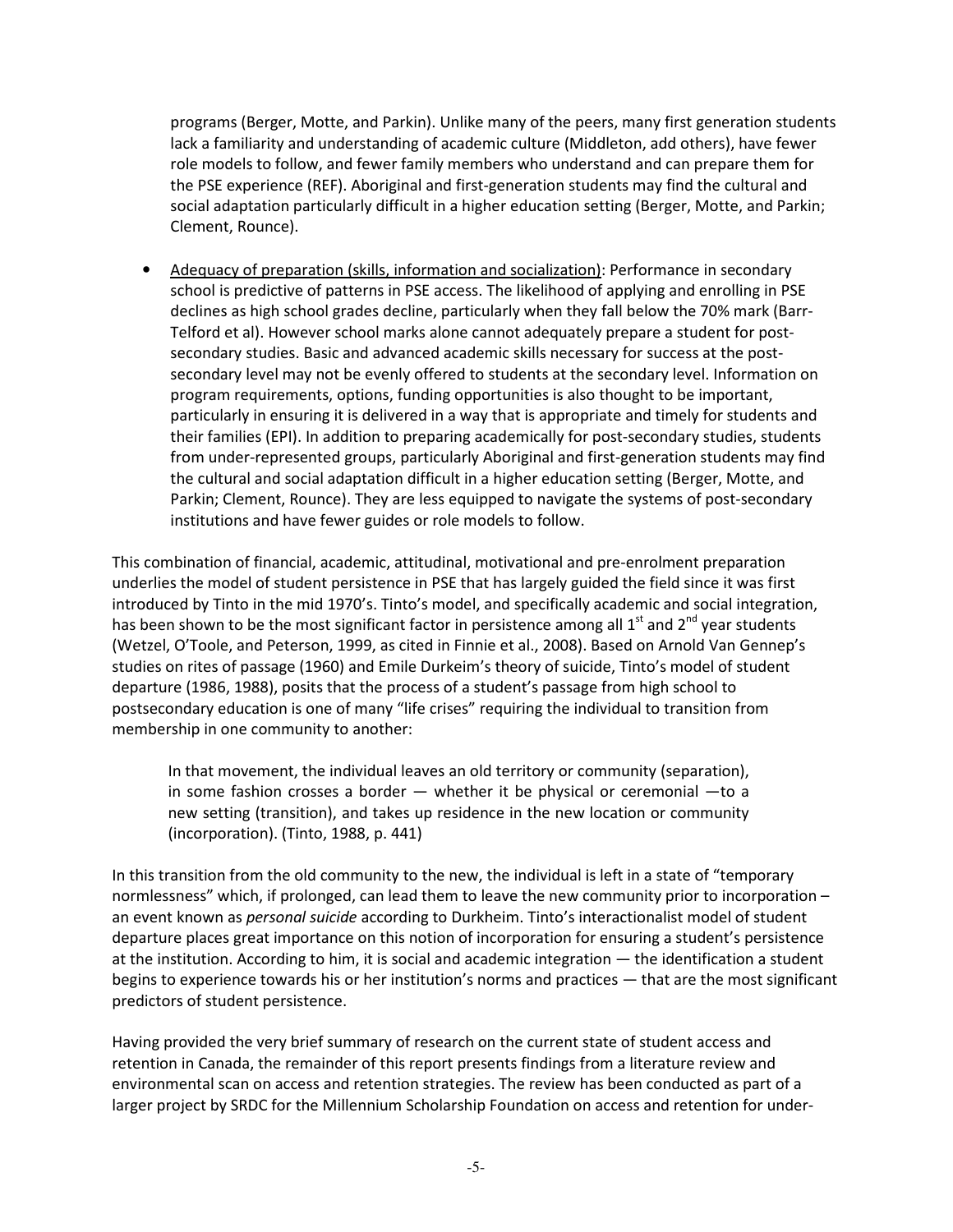represented students in Canadian colleges and universities. The project will describe existing initiatives at participating institutions that are intended to increase the access and success of low-income, firstgeneration, Aboriginal and other under-represented PSE students. The project will also review the data collection and readiness of participating institutions who are interested in monitoring and evaluating the effectiveness of their access and retention strategies. The results of this current review are intended to inform an analytical framework for organizing and interpreting program information on the institutional programs or strategies that will be profiled later in the project. The conceptual framework suggested by this review may also be of use to other researchers and practitioners for future evaluation and program design.

The scope of the current review is quite broad. It includes:

- $\circ$  a review of the Canadian and international peer-reviewed literature on PSE access and retention;
- $\circ$  a review of the Canadian and international grey-literature on PSE access and retention;
- $\circ$  an environmental scan of existing strategies available to post-secondary institutions that seek to improve student outcomes;
- $\circ$  a review of evaluation research on PSE access and retention strategies to identify best practices or innovative approaches;
- $\circ$  a review of indicators used in evaluation research on PSE access and retention.

Because the review considered both access and retention, it was necessary to look at two nearly distinct bodies of research and practice. Initiatives to improve access typically address the willingness, readiness and ability of a student to apply to and enrol in a PSE program. Usually, this is where access leaves off and a focus on student success begins. Initiatives to improve student outcomes once already in PSE typically address the academic achievement of the student, their persistence in the program and their ability to complete a certificate, diploma or degree program.

Searches of academic literature were conducted using electronic journal databases including ERIC, Scholar's Portal, Social Sciences Full Text, Expanded Academic Index and CBCA Education. Web-based searches were used to locate grey material and to conduct the environmental scan of examples of initiatives. Wherever possible, the review has made use of the many previous reviews on PSE access and retention, large-scale surveys (such as the one conducted by ACT discussed later in this report) and conceptual models that are widely cited and accepted in the field (such as work by Tinto, discussed above, and by Beatty-Guenter, discussed below). In total, three members of the research team participated in the data collection and analysis, meeting and discussing emerging findings to ensure consistency and reliability.

Because the aim of this project is ultimately to assist PSE institutions to better understand and measure their own progress in meeting organizational goals for access and retention, this review does not cover much or most federal or provincial policy or programming related to access. There are however larger systemic issues that might interact with institutional approaches. For example, one step in understanding and addressing the phenomenon of "stopping out" rather than "dropping out" of PSE programs might be to introduce a provincial or national system of student identification numbers so that mobility between programs and institutions could be better tracked, an option that has been discussed in the literature but has not been implemented. That said, governments at both federal and provincial levels do have several measures in place to promote post-secondary access and retention. Chief among these are systems of student aid that offer needs-based and merit-based repayable and non-repayable assistance. This review does not offer an exhaustive review of these as there is already a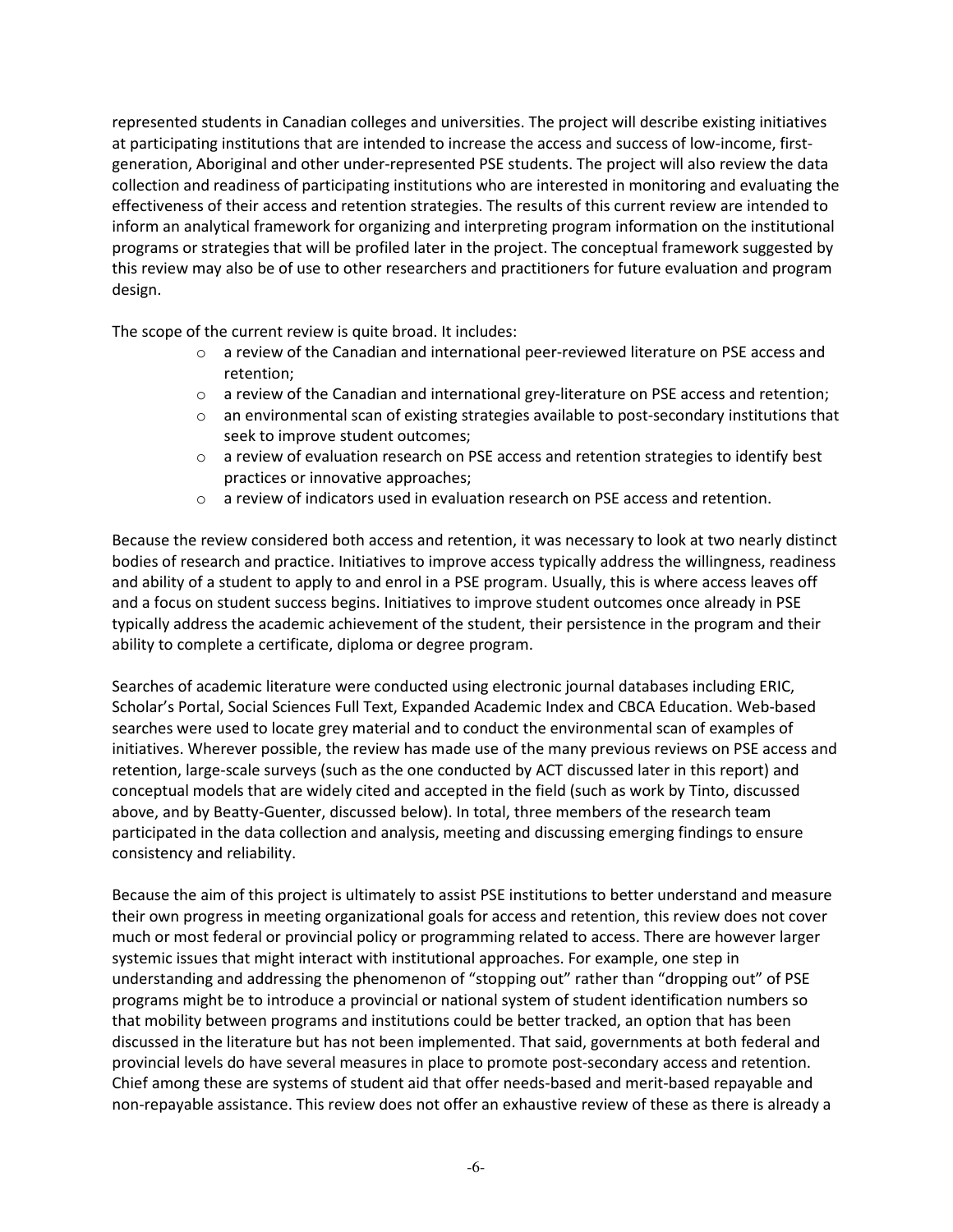large body of research on the impacts of these financial aid systems. Given the Foundation's stated interest in low-income, Aboriginal and first-generation students, the review does briefly note examples of financial aid that are targeted to these particular groups of students. Ontario, among other provinces, has announced a province-wide strategy to improve PSE outcomes in the province, with a particular emphasis on first-generation students. Within the \$30 million funding envelope, 90% is being transferred to colleges and universities to deliver programs and services. We expect that many of the examples of programs discussed in this review, and even programs studied in depth during later stages of the project, will rely to some degree on support under that provincial initiative.

Much of the existing research on PSE access considers interventions aimed at or engaging individual students and their families. A smaller amount of research attention has been paid to interventions aimed at changing PSE institutions themselves. The discussion (above) of barriers to PSE participation tends to reflect this two-actor view in which education is supplied by institutions in more or less accessible ways (depending on institutional characteristics) to students who are more or less (depending on individual characteristics) prepared or able to succeed and complete a program of study. However, in the early stages of conducting the environmental scan and literature review (particularly on initiatives aimed at low-income, first-generation and Aboriginal youth), it became clear that there is a role in practice for the community surrounding PSE institutions. Community members and organizations such as employers, social service agencies, voluntary organizations, Friendship Centers and primary or secondary schools can and are playing a role in boosting PSE participation and success. Given the small amount of formal research conducted on these initiatives, this could be an area for future research.

### Reciprocal Relationship between Institutions, Students and the larger Community



The environmental scan of access and success initiatives lead us to believe that educational institutions, students and community actors engage and influence one another in a dynamic and reciprocal manner, illustrated by the simple diagram above. This three-actor view suggests that each player has both something to offer as well as something to be drawn from the other two. For instance, many institutions are involved in outreach and early intervention programs to foster an interest in PSE in local high schools and communities, while partnerships with community agencies enrich the academic experience of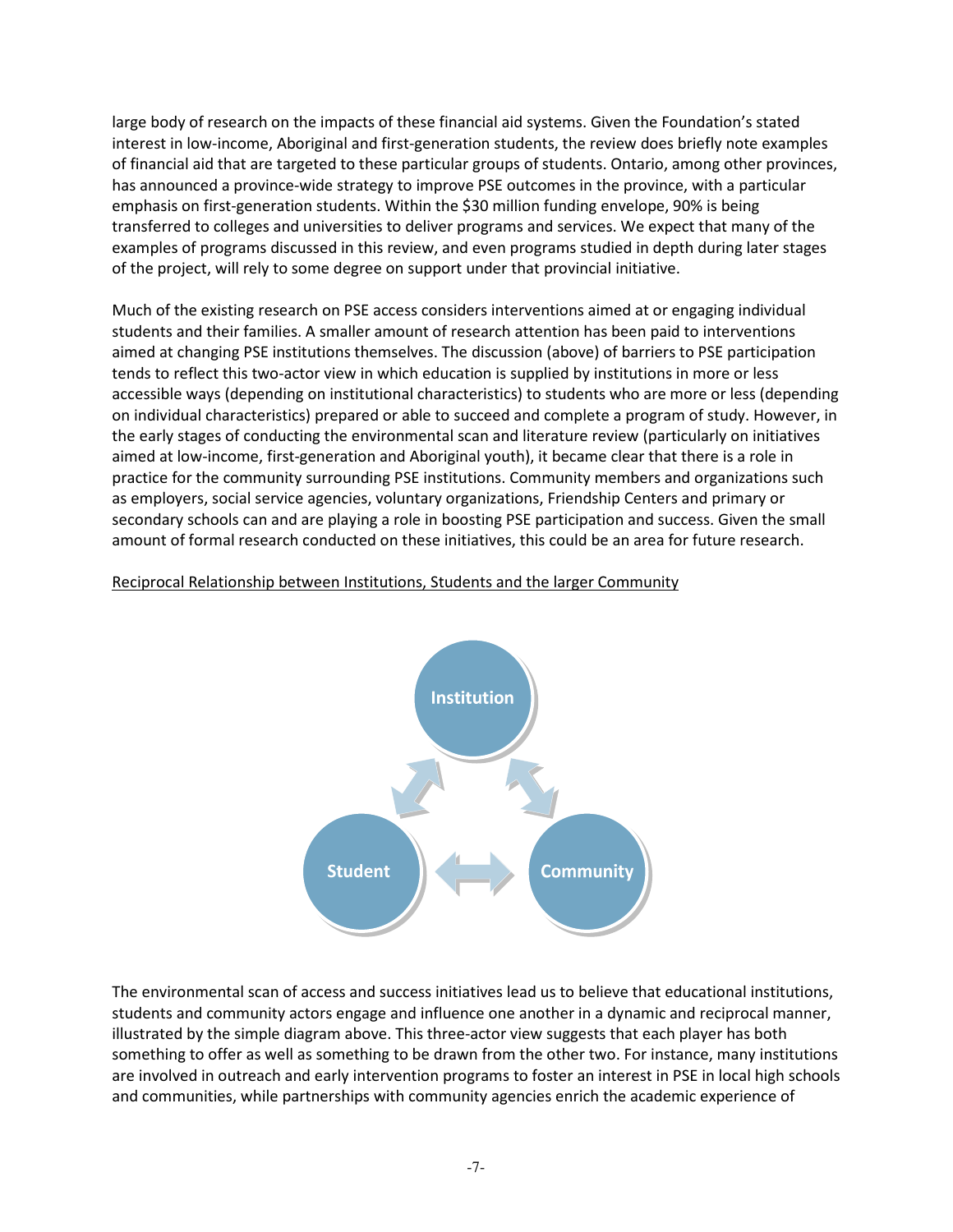college and university students, particularly when the institution cannot offer the full range of support systems program for all students. Many institutions that strive to effect positive change among their students and their surrounding communities are also open to program and policy development that is responsive to the needs and contexts of their students and community actors.

As an example of this relationship, the Community Internship Program at the University of Victoria brings together students, community agencies and university researchers to address community-driven issues. The program matches Aboriginal students with local community agencies to carry out community-based projects for academic credit. The University's intention in doing so is to combine Indigenous knowledge with western knowledge in such a way that benefits both the students and the community organizations. By building a role for indigenous knowledge into their program, the institution is transforming its practice and culture in such a way that enriches all three actors.

This understanding of the reciprocal and interdependent relationship between various players in the postsecondary experience informs our approach throughout this typology. However, given the applied purpose of this current literature review, we have emphasized the approaches that can be taken by institutions to adapt their own practices, policies and cultures to better suit the needs of underrepresented students.

# Limitations of the current study

Our review of the literature found that very little research has been published on access and retention strategies for the three under-represented groups that are the focus of the current study. As a result we have had to draw inferences from, for example, US research on visible minority students at traditionally white schools. While there are several similarities, there are also many important contextual and socioeconomic differences in Canada and these should be taken into account in considering the results of the review.

Our search also found a heavy focus in the literature on first-year students as focus for retention and widespread agreement that the first year of enrolment is the most critical year for investment in measures that can boost the odds of successful completion of a degree or diploma program. However, our aim is to consider the full range of stages in the PSE process from pre-enrolment through to completion.

The review also revealed an un-resolved question in literature on how to best target by a) student characteristics b) student behaviour or c) program characteristics. For example, initiatives highlighted by Wolf-Wendel, Shotton, Oosahwe and Cintrón, Malatest, and Stonechild target students based on ethnocultural characteristics. Reviews by each Squire and Perez point out the risk of trying to predict drop-out among traditionally labeled "at-risk", pointing out that student populations are more diverse than in the past and that it is undesirable (if not impossible in practical terms) to single certain groups of students for intervention. Finally a US survey of retention programs found that some institutions target their efforts at all students in their academic programs known to place the heaviest demands on students and with historic patterns of high attrition (Lotkowski, Robbins, and Noeth).

The literature on improving success among students who are already in a PSE program makes little distinction between enrolment, participation, success and finally completing a program. These terms are used nearly interchangeably in the literature but may not reflect the lived experience of students. For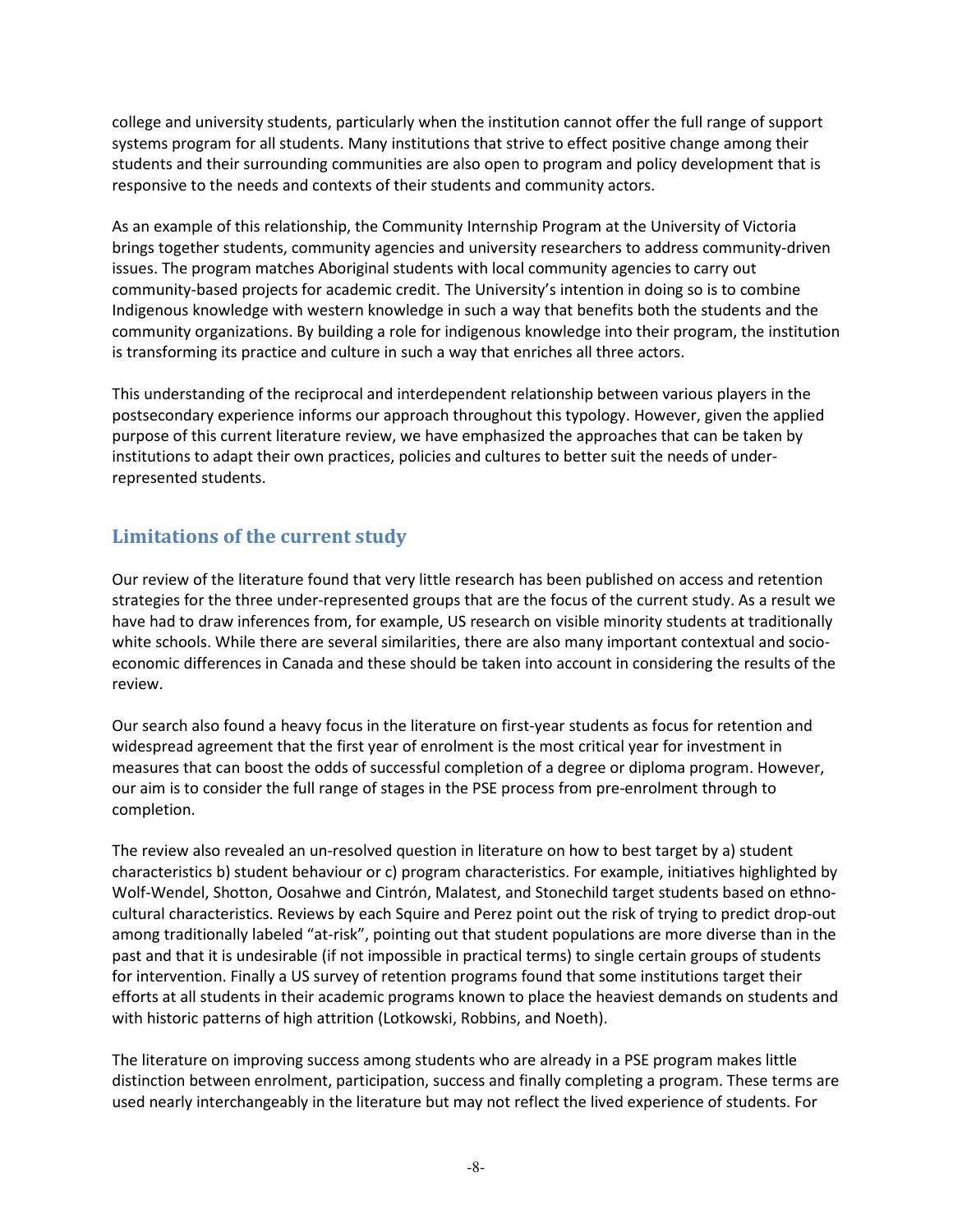example, the phenomenon of "stopping out" or switching institutions suggests that participating in PSE example, the phenomenon of "stopping out" or switching institutions suggests that participating in PSE<br>studies is not necessarily synonymous with completing a particular program. In fact, the most successful<br>pathway for an pathway for an individual student may sometimes involve breaks in a program or switching to an area of stronger interest or ability. In this case, investing heavily in efforts to retain them in full their original program may not be helpful to promoting success although it may promote retention.

their original program may not be helpful to promoting success although it may promote retention.<br>Returning to the gaps in the literature on pre-enrolment activities such as outreach, marketing, fostering PSE aspirations and planning, these may be interventions that are particularly important to meet needs of under-served groups including Aboriginal youth, first-generation students and low-income students. Alongside more research on building networks between PSE institutions and communities, the use of broad or targeted pre-enrolment efforts may also be an area for future research. ngside more research on building networks between PSE institutions and communities, the<br>pr targeted pre-enrolment efforts may also be an area for future research.<br>**enter typology**<br>rrent literature on retention strategies, marketing, fostering<br>tant to meeting

# Beatty-Guenter typology

Within the current literature on retention strategies, there is already a conceptual framework for describing or categorizing initiatives that appears to have widespread support. Building on Tinto's model of the various factors involved in the decision to end or continue PSE studies, Beatty-Guenter developed<br>a typology of retention strategies based on an extensive review of community colleges in BC. Her model a typology of retention strategies based on an extensive review of community colleges in BC. has since been applied to university settings in the UK, Australia, and New Zealand and has been the basis for the restructuring of student retention programs at Red River College in Manitoba and North Island College in BC.

Beatty-Guenter (1994) conceptualizes retention efforts under the following headings:



Adapted from Beatty-Guenter (1994), Table 1 "Common Retention Strategies by Category Type".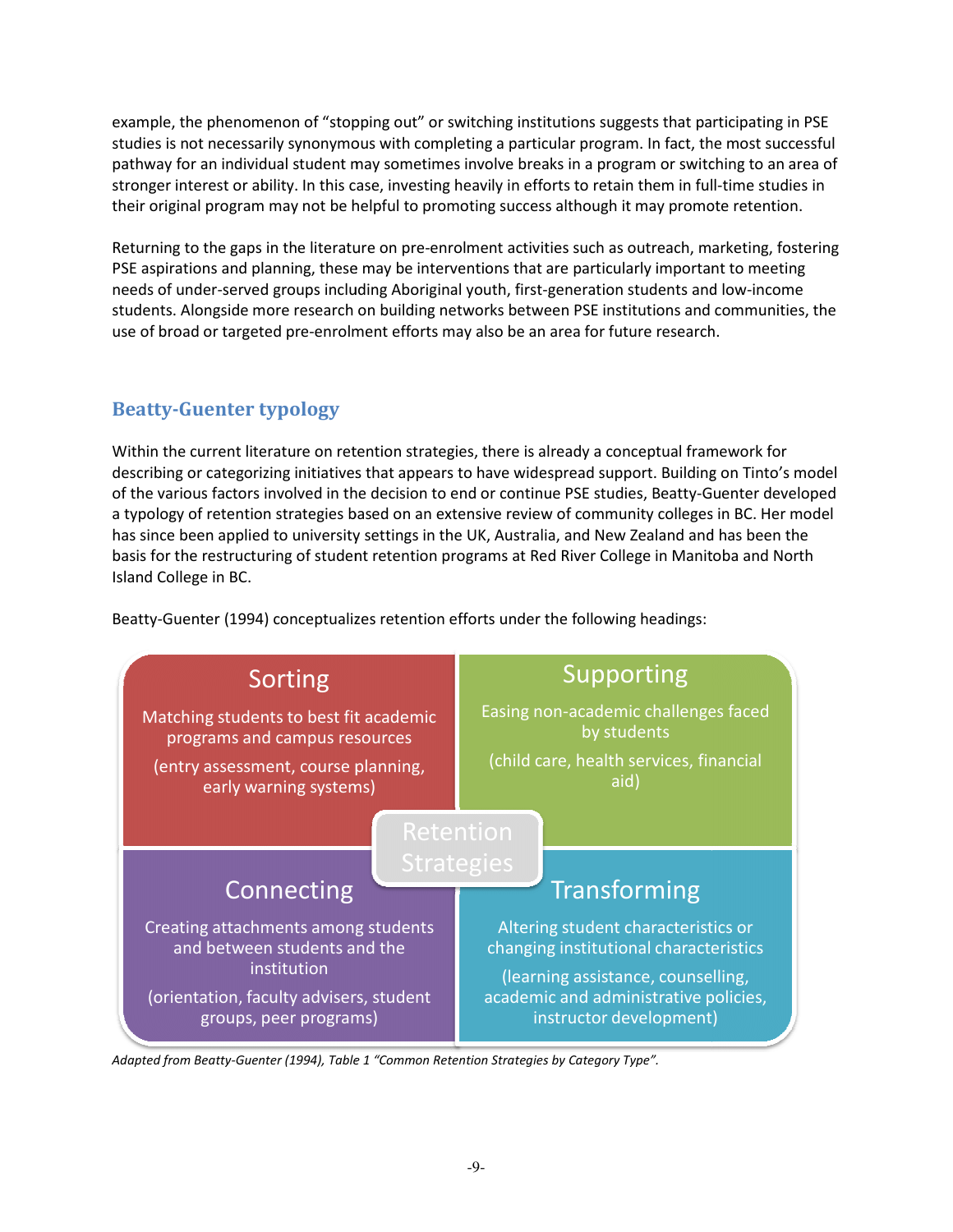#### Sorting students

Beatty-Guenter describes the necessity of dividing students into meaningful subsets in order to apply particular initiatives that might boost retention. She includes in this category marketing efforts that seek to match students into the "best fit" institution or program, admissions assessments and placements, program planning and early warning systems to identify students at risk of dropping-out based on early signals such as waning attendance. She emphasizes the importance of matching students based on characteristics that can be used to match them to appropriate retention techniques rather than sorting students based on unchangeable characteristics such as ethno-cultural background (2009). The former might include, for example, sorting students into those in need of remedial assistance to bolster academic skills or first-generation students in greater need of orientation programs. The latter, warns Beatty-Guenter, may create self-fulfilling prophecies where students expected to fail learn to do so.

### Supporting students

According to Beatty-Guenter, supporting strategies "strive to ease students' problems with the aspects of everyday life, making it more likely that they will be able to maintain their status as students" (1994, 117). As she notes, the greatest attention to supportive strategies has been paid to student financial aid, both needs-based and merit-based (discussed in greater detail in the following section) but that there are several other ways to support students. She lists, for example, on campus child care, transportation assistance and health services as among the other options available to PSE institutions. The defining characteristics of these strategies, notes Beatty-Guenter, are that they "bridge the potential conflicts between students' many roles". To the degree that students are increasingly combining work and school, leaving and re-entering studies and, particularly among Aboriginal students, juggling parenthood and studies, the potential for such conflict may be rising making supportive measures even more critical to effective retention efforts.

### Connecting students

These approaches, in Beatty-Guenter's framework, increase the sense of attachment that students have to the institution and to their peers. This is perhaps the category of intervention that draws most heavily on Tinto's model given his emphasis on the importance of student engagement. Examples include programs that increase student-faculty interaction, programs to increase student peer interactions and policies that maintain strong connections between the institution and the student (such as attendance policies). Extracurricular activities, campus social events, programs in student residences, peer mentoring or counselling are all common examples of connecting approaches. Orientation programs are also featured strongly in Beatty-Guenter's framework as a way to connect new students and to involve faculty, outside the classroom setting, in retention initiatives. She does caution that these strategies may have limited effectiveness for part-time students or mature students who would not identify with most classmates as true "peers".

### Transforming students

In Beatty-Guenter's framework, these strategies aim to change students "from un-committed to committed, from uninvolved to involved […] or from failure threatened to achievement motivated" (1994, 121). These interventions seek to modify alterable student characteristics such as skills, attitudes and motivation and may be particularly important for students without a history of academic success, older students and those from subpopulations without strong records of participation in PSE where long-standing perceptions and ingrained attitudes may interfere with a student's drive to succeed. Examples of interventions include learning centers, academic or career counselling and remedial education programs. Learning centers may be structured as drop-in centers on campus that offer assistance with writing skills, library research techniques or time management and study skills. Beatty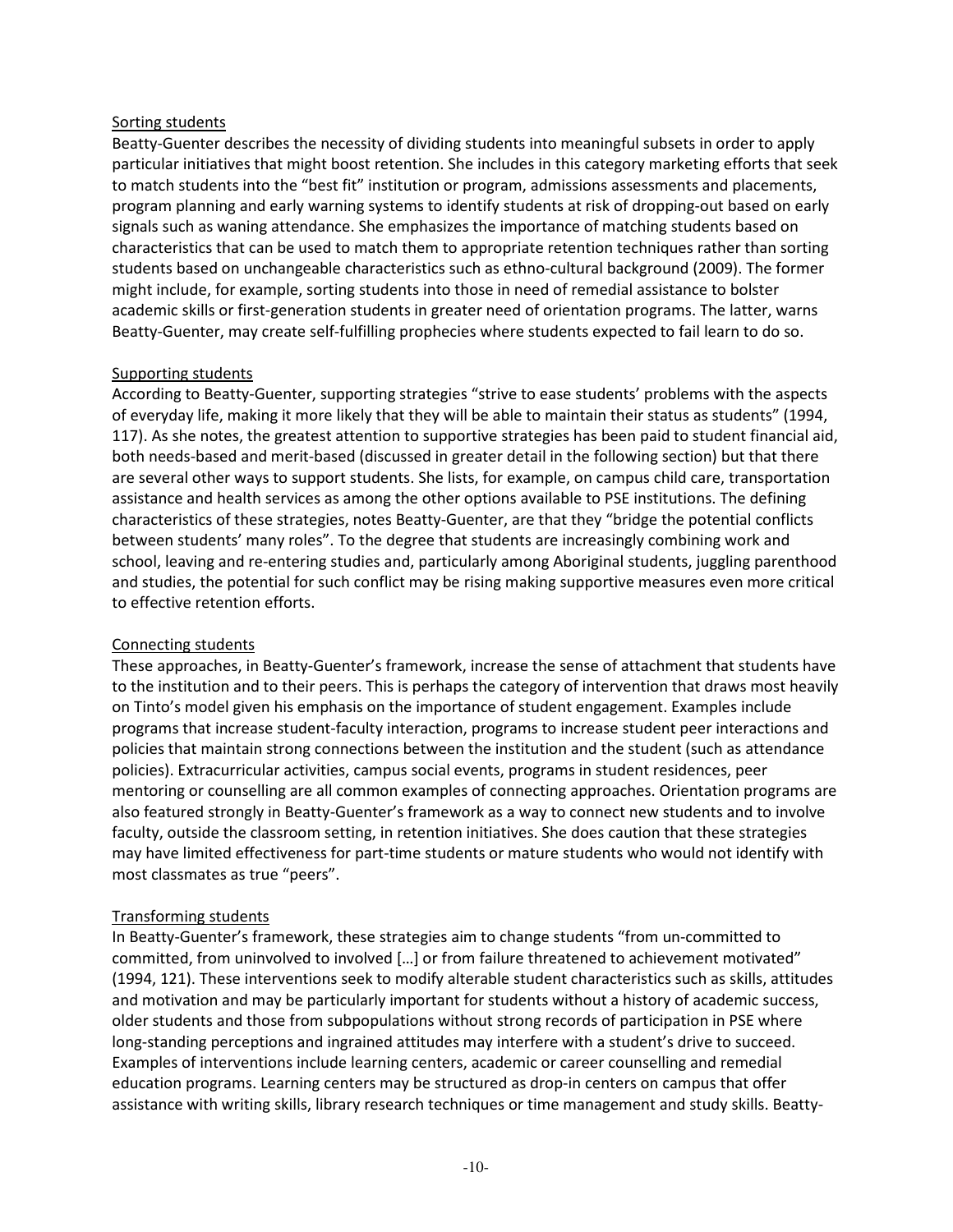Guenter notes that programs may not need to reach a large group of students to be able to have ripple effects. For example, a workshop that teaches 10 students how to form and maintain study groups can benefit many more students who will eventually learn the same skills by participating in study groups organized by the first 10 students (2009). To the extent these measures can overcome passivity and reticence to seek help or participate in remedial programs, Beatty-Guenter believes they can have a significant impact if they genuinely turn a poor student into a good one.

### Transforming the institution

Among the categories in Beatty-Guenter's framework, Transforming strategies are the only ones in which the individual student is not the only object of the intervention. Transformational strategies might aim to change certain characteristics or behaviours among students but more rarely, though crucially according to Beatty-Guenter, they can aim to change the practices, policies and cultures of the PSE institution itself. Institutions can change from "a laissez-faire attitude with regard to students' success to more directive attitude, [from] a 'shopping mall' educational institution to a learning community, and [from] a reproducer of the class structure of society into an equalizer" (1994, 124). Among the examples of transformational initiatives that Beatty-Guenter cites are fist, and foremost, changing the commitment and priority given to retention by the institution. Other, more concrete, examples include the creation of learning communities, alternative teaching approaches, individualized programs or courses and involving teaching staff in the development and research on retention initiatives. She also stresses the degree to which institutional policies (for example on withdrawal, late registration and scheduling) can serve to hinder or promote retention in terms of the responsiveness to student needs.

In her discussion of the implications for practice, Betty-Guenter is quick to note that the above categories are not mutually exclusive and that many programs in fact straddle one or more of her typologies. The most successful strategies, she argues, are those that ensure initiatives are underway in each of the areas of sorting, supporting, connecting and transforming. The institutional transformation may be the most challenging to achieve, she states, but can have the most powerful impact in making retention and academic success initiatives available to the widest possible range of students, reducing the need to worry about a balance between mainstreaming versus targeting.

# Proposed additions to model

For the purpose of the current study, the Beatty-Guenter model offers a very useful starting point for thinking about programs to boost student access and success at Canadian colleges and universities. However, we do propose three modifications or additions to make the model more suitable to our current endeavour.

While Beatty-Guenter's model does, in discussion, differentiate between strategies that are transformative of students and those that are transformative of institutions, we have been asked to pay particular attention to institutional change. As such, we have decided to make the distinction between these more explicit in our working model.

As a typology of retention strategies, Beatty-Guenter's model was not designed to consider the preenrolment period. Critical to promoting accessibility for under-represented students is the institutions' role in encouraging positive attitudes towards PSE through outreach and awareness programs in partnership with secondary schools, primary schools and community-based agencies. Furthermore, not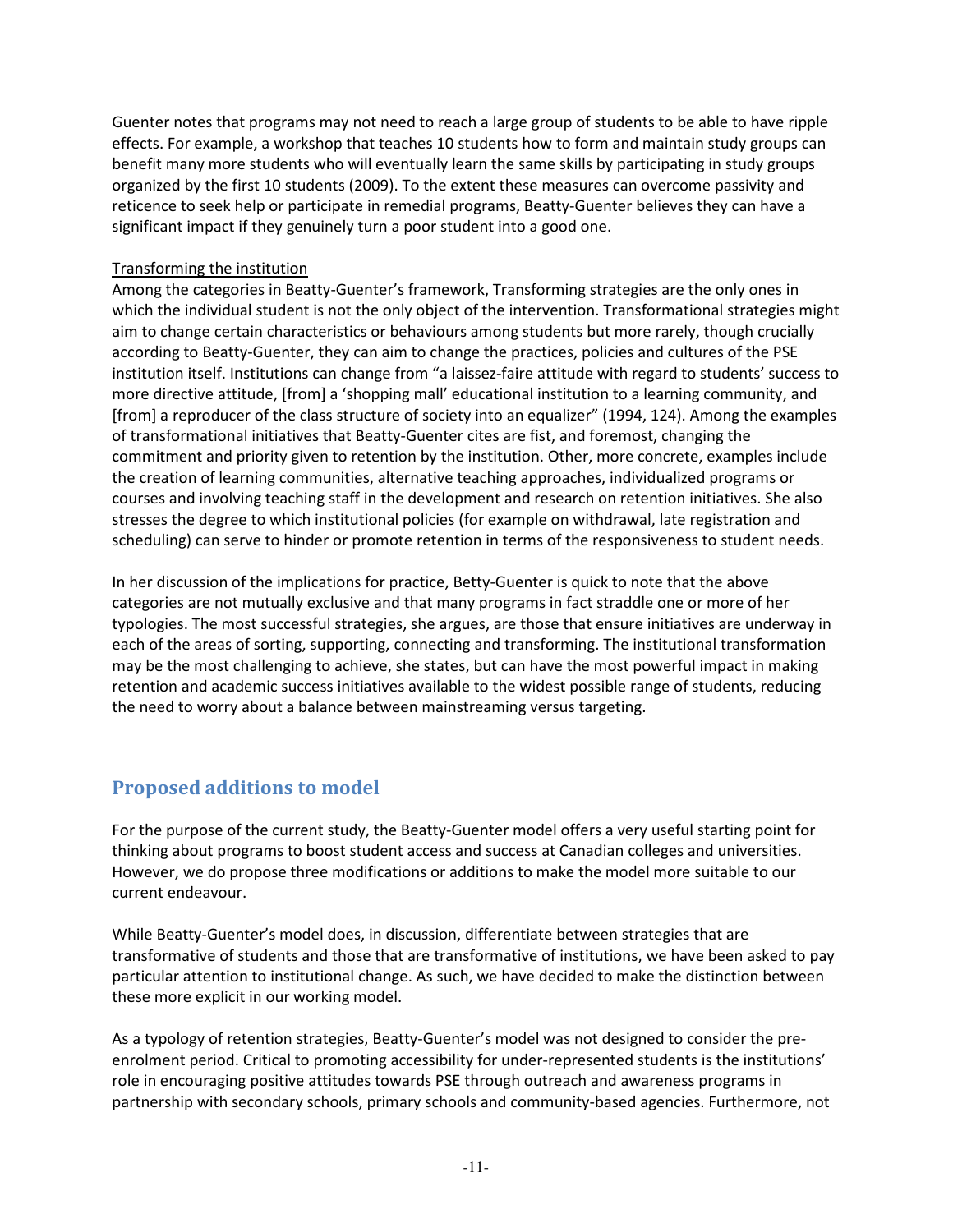all young students emerge from high school equally prepared for PSE. Institutions can promote accessibility by improving the PSE-readiness students through skill-building, academic workshops, and so on, which serve as an introduction to the post-secondary environment. Given the importance of student access to PSE in this study, we will add the category "Outreach and Awareness".

Our model will divide the "Connecting" category put forward by Beatty-Guenter to distinguish between measures designed to connect students with the institution, and those designed to connect students with the larger, off-campus community. The "Connecting with the Community" category will be used to describe community-based resources used to supplement the support systems available on-campus, such as affordable housing and food banks for low income students or language training non English/French speaking students. This might also include connections with off-campus networks and agencies, such as Aboriginal Friendship Centers, meant to increase students' sense of belonging. Some institutions may provide sign-posting (referrals to external services, networks or groups), or they may integrate off-campus opportunities, such as cooperative education with local employers, into their programming

Our final working typology includes 7 different categories of initiatives that would include: access and retention strategies; strategies involving the community outside the PSE institution; and a heavier emphasis on opportunities to change the culture or attributes of the college or university as well as building support around or changes within students.

#### Outreach and Awareness Changing attitudes towards PSE and improving PSE readiness Sorting Matching students to best fit academic programs and campus resources Supporting Easing non-academic challenges faced by students **Connecting** students and the institution Creating attachments among students and between students and the institution Connecting with the community **Encouraging** attachments and networks between students and the offcampus community **Transforming** students Changing students' skills or motivation to succeed **Transforming** the institution Changing institutional priorities, cultures, policies or practices to better meet student needs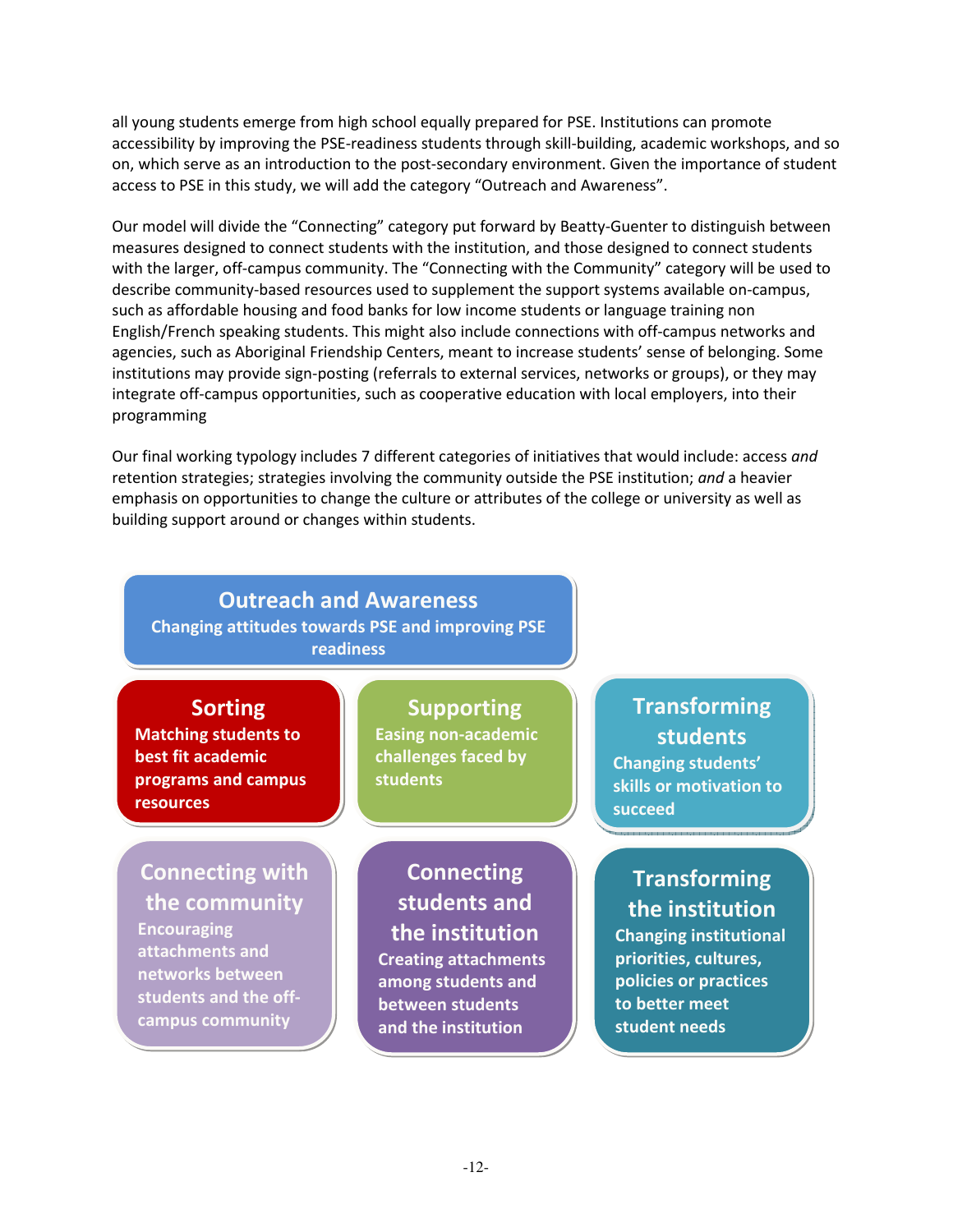# Results from the literature review and environmental scan: Individual Approaches

Our review of the literature and a scan of current practice found that many if not most of the interventions aimed at increasing PSE access and retention have the student as their primary subject. Using our working typology, these can be described as strategies that sort, support, connect or transform the individual student.

### Sorting students

Across the literature, there is widespread agreement that it is important to focus retention efforts on first-year students (Squire; Kuh et al.; Bibbings; Habley, and McClanahan; Perez; Lotowski, Robbins, and Noeth). Perez argues that more than sorting students by first-year and later years, sorting strategies should also identify at-risk students, recognizing the wide diversity in definitions of "risk". In Perez's review "at-risk" is defined as gaps in the social, academic or financial resources required to complete a program. He argues that successful strategies must first identify these students, for example through mandatory pre-enrolment testing, and then offer programs that, in an integrated fashion, simultaneously bolster social, economic and academic preparedness.

Among the sorting strategies used among PSE institutions in the UK, Squire notes that testing for literacy and numeracy skills at the time of enrolment enables the university to then refer students with lower basic skills for remedial help and support. A study by Roueche and Roueche found that American states with mandatory entry testing and placements had reported higher student achievement and retention outcomes.

Sorting may also be applied to the pre-enrolment phase as a technique to identify and recruit students with the ability to succeed but who may not meet traditional entry requirements. For example, Bibbings describes the use of contextual application processes in which criteria such as an applicant's family background, health status and the quality of his or her secondary school are considered alongside traditional entry requirements such as secondary school grades. The author states this approach is now accepted across the UK as a best practice in promoting PSE access for under-represented students.

As discussed by Beatty-Guenter, sorting strategies are often linked to some other form of intervention so that students in need can be identified and then matched to a resource or support. Squire, for example, found that some UK schools have adopted peer mentoring programs specific to students recruited through specialized outreach efforts. Similarly, a national survey of US college recruitment strategies (Habley and McClanahan) found that many have launched supplemental learning supports geared specifically to students in particularly challenging programs with historically

### Supporting students

Much of the literature on PSE access and success in Canada has paid attention to the supporting strategies of student financial aid. A review by de Broucker and Mortimer finds that increases in tuitions are associated with reductions in PSE participation by low income students in both colleges and universities, suggesting an important potential role for financial aid to offset these costs. Their review also finds that the type of aid matters a great deal and that low-income students are more receptive to grants than to repayable loans. Braunstein, McGrath, and Pescatrice find that financial aid, when it is adequate, is actually more powerful than tuition costs in influencing enrolment among low-income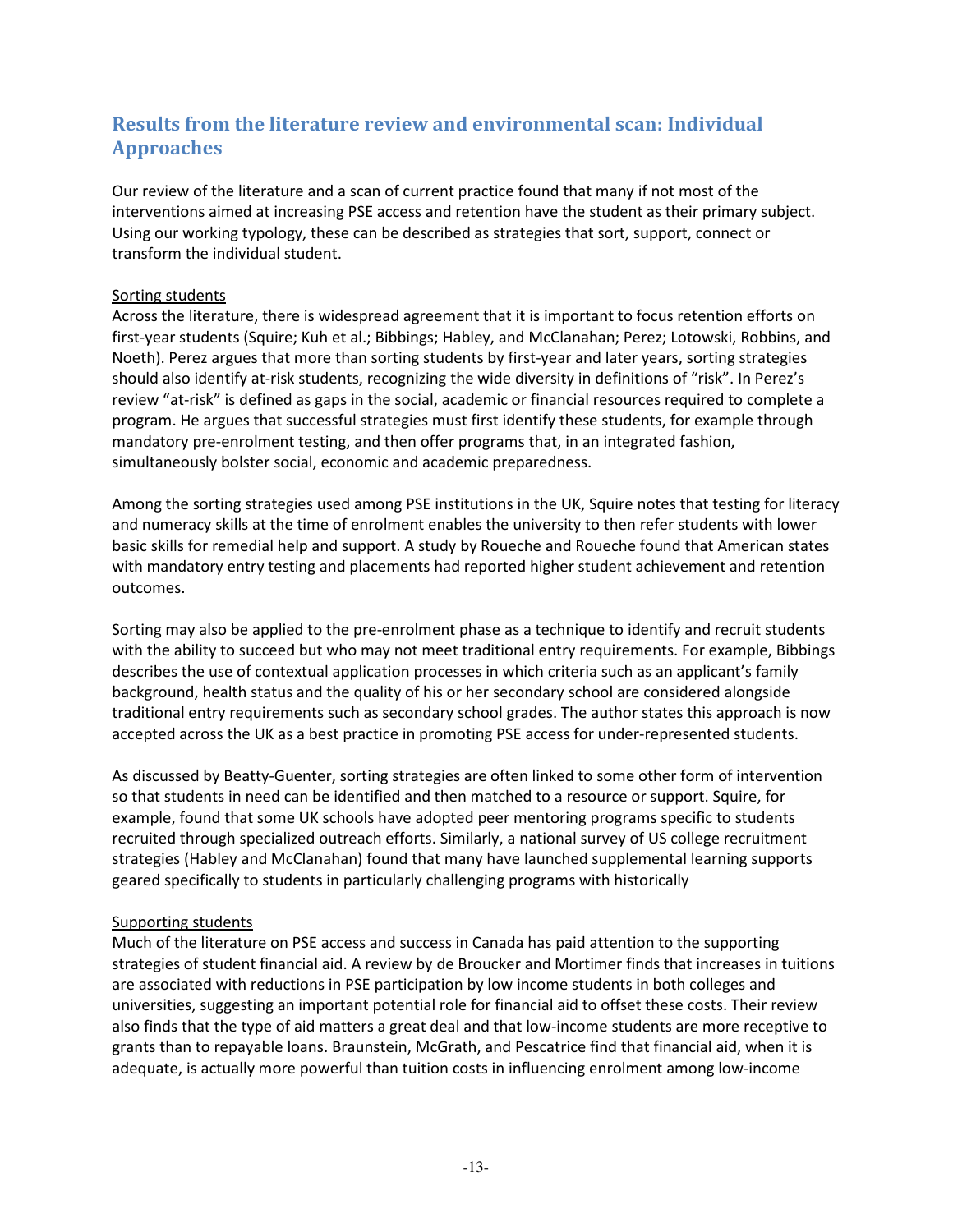students. They find that for each \$1,000 in student financial aid, enrolment among low-income students increases by 1.1% and 2.5%.

The review of effective practices in the US by Lotowski et al. highlighted the positive impact of federal College Completion Challenge Grants, targeted grants offered to low-income students as reward for completing their college programs suggesting that financial aid can be used in a very specific way to provide incentives not just to participate but to complete programs. The US experience also suggests that financial assistance can have an important impact on the decision to complete secondary and apply for PSE studies. Since at least the early 1980's, many cohorts (based on grade level) of disadvantaged students in the US have been offered guaranteed tuition assistance if they complete secondary school and meet certain program expectations. According to a review of these early commitment programs by Harnish, college participation rates were as high as 85% among students who had completed an early commitment program and among these participating PSE students, degree completion rates were as high as 50%.

Among Aboriginal students, financial aid is a more complex issue. While some First Nations students have access to band-administered funding under the Department of Indian and Northern Affairs' Post-Secondary Education Funding Program for First Nations, demand far outstrips the available funding for tuition and living expenses which can be very high given the distances many First Nations students must travel to attend a college or university (Malatest, 2008; Malatest, 2002). Furthermore, this source of funding is only available to Aboriginal students with status under the *Indian Act*, excluding Métis and non-status Aboriginal students. In recommending approaches to improve access to funding for all Aboriginal students, Malatest notes the importance of supportive strategies, in addition to adequate funding for tuition and education expenses. Based on his research (2008), he suggests that:

- Scholarships might be targeted to Aboriginal students and adopt more culturally appropriate selection criteria, recognizing the constraints faced by many Aboriginal students in completing their secondary programs or similarly constrained opportunities to meet more mainstream scholarship criteria such as extensive volunteer experience.
- A portion of funding for on-reserve First Nations students should be set aside for regular travel between the home reserve and the PSE campus as well as the initial costs of setting up a new residence on or near campus. Similarly, given the high number of Aboriginal students with dependent children, funding for childcare expenses should be adequate and separate from other forms of aid.
- To promote accessibility of mainstream student aid such as student loans and Access Grants, Aboriginal students should have access to personalized and face-to-face assistance to help them complete application forms

At least one provincial government (Ontario) now has in place a province-wide system of grants for firstgeneration students. The program offers \$3 million per year in bursaries for eligible first-generation Ontario students distributed through its integrated student financial assistance system. The bursary offers up to \$2,500 in assistance and is available over each of the first three years of an Ontario degree program (Government of Ontario).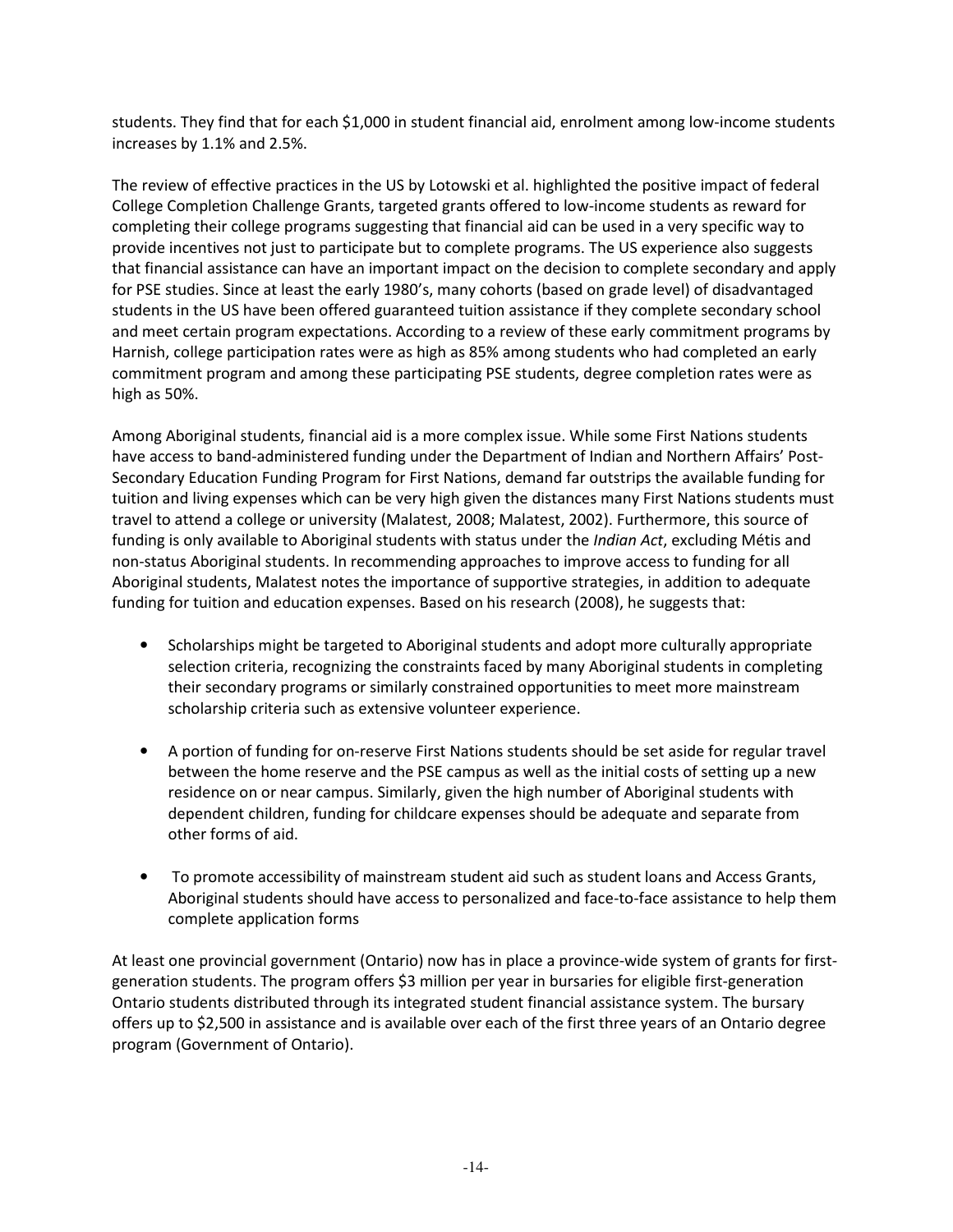### Connecting students

Among the literature on connecting students, Grier-Reed, Madyun and Buckley, discuss the African American Student Network, a retention strategy for African American students at predominantly white US college. The network offers Black students, staff and faculty an informal weekly networking meeting space to discuss common concerns, share experiences and support younger students. Their pilot did show an increase in retention although they also found cases where students valued the network so much they remained in the group but withdrew from university studies.

Lundberg found that self-reported measures of connectedness including time spent in discussion with peers, frequency of use of campus facilities and membership in campus clubs and organizations all predicted student success among First Nations students in their US sample.

For First Nations students, opportunities to connect with peers and faculty on campus may promote retention, according to a review by Shotton, Oosahwe, and Cintrón. However, the same review finds that these efforts at social integration may not be sufficient if the campus environment is inhospitable. The same review suggests that peer mentoring to connect new students with older ones may be a useful strategy to promote success among First Nations students, however careful attention must be paid to the goodness of fit between the students participating.

A review by Kuh et al suggests that efforts to engage students in more educationally purposeful activities, increasing the time they spend together studying or in co-curricular activities, has a strong influence over student persistence. In fact, the authors conclude that these kinds of retention strategies may even be able to offset the negative effects of poor grades in a first year on the likelihood of returning in a second year.

Among the programs reviewed by Habley and McClanahan in their national study of US college retention programs, connecting strategies featured among the most frequently reported by participating colleges. These included:

- orientation sessions for first year students to connect them to the new institution, to each other and to provide sign-posting to various resources and supports on campus;
- on campus cultural centers to offer academic and social support and networking;
- on campus summer transition or preparation programs to help students with the transition from secondary to PSE and develop a network of peers before the fall term begins;
- faculty mentoring programs and inviting faculty to take part in orientation activities to build connections between faculty and students outside the classroom;
- the use of learning communities or cohort approaches to class size and registrations so that students progress through their program connected to a peer group with similar interests and challenges;
- tutoring services integrated with social activities and personal counselling.

Interestingly, the same study pointed to the dual role that academic counselling or advising services can have. While these might be largely categorized as strategies that transform the motivations or skills of the participating students, Habley and McClanahan suggest that they also work by fostering a sense of mutual commitment between the student and the school. If students believe they have a good fit with their institution, feel strongly supported by it and connected to it, they may persist in their program towards completion even if their grades predict early exit.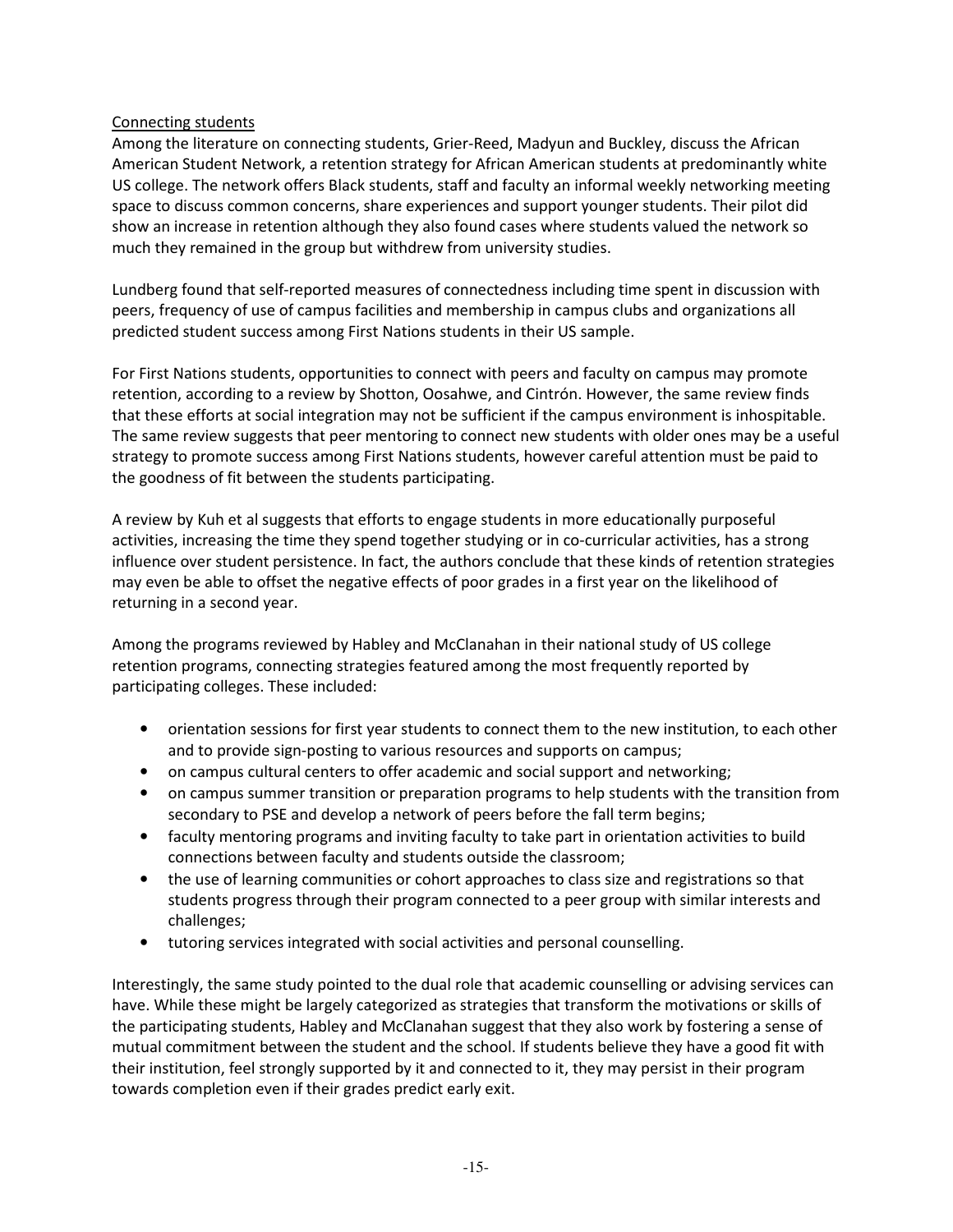### Transforming students

Habley and McClanahan's study also looked for associations between retention programs and retention outcomes in their sample of US colleges. Among the most effective strategies, their study pointed to several that aim to change the academic skills or attitudes of students. They point to integrated learning centers as the most effective retention strategy, followed by freshman seminars and reading centers. The integrated or comprehensive learning centers operate as drop-in one-stop-shopping locations on campus for students to receive a wide range of skills training and academic coaching. The freshman seminars in the study included both for credit and non-credit courses that cover fundamental academic skills such as essay writing, time management and study habits. Although the reading centers were very effective, the study found they were only reported by 57% of the colleges surveyed and freshman seminars were very rarely used by the colleges despite having a high rate of success in promoting retention. The most common strategy reported by participating colleges to retain students was the use of tutoring programs to offer additional assistance to students struggling with academic material. These were reported by 87% of the survey sample but were found to be only moderately associated with better retention outcomes. Overall the survey found that the US colleges tended to place much greater emphasis on individual student characteristics, in particular a lack of goals, gaps in skills or low motivation, than on institutional qualities in presenting their understanding of retention outcomes. To the degree they have adopted a working model that emphasizes change within the student, this may help to explain the strong reliance on retention strategies that try to transform students rather than the colleges or universities themselves.

Wolf-Wendel completed a study of US colleges who graduated a higher than average number of African American women, a group traditionally under-represented in the US PSE system. She finds that these institutions shared certain common approaches that contributed to higher retention and degree completion outcomes:

- using "value added" models of education that include a heavy emphasis on personal development and talent development within students from the start to the end of a program;
- including personal development within formal and informal curriculums;
- providing opportunities for students to develop and exercise leadership on campus;

Squire's review of UK institutions also noted the example of at least one institution that had introduced a program to train and employ (for pay) under-represented students to act as peer learning assistants. Apart from any anticipated improvements in the students who were the end clients of this program, the rates of retention among the paid peer learning assistants were very high.

# Results from the literature review and environmental scan: Community Approaches

Institutions connect with off-campus or community-based actors at two distinct stages, and for two distinct purposes. Under the "Outreach and Awareness" component of the model, institutions connect with primary/secondary schools and various community agencies, mainly through outreach and early intervention programs, to promote access to PSE. Later on in the postsecondary experience, institutions facilitate student connections with off-campus community agencies, captured under the "Connecting Students with the Community" category, in order to promote student retention and success.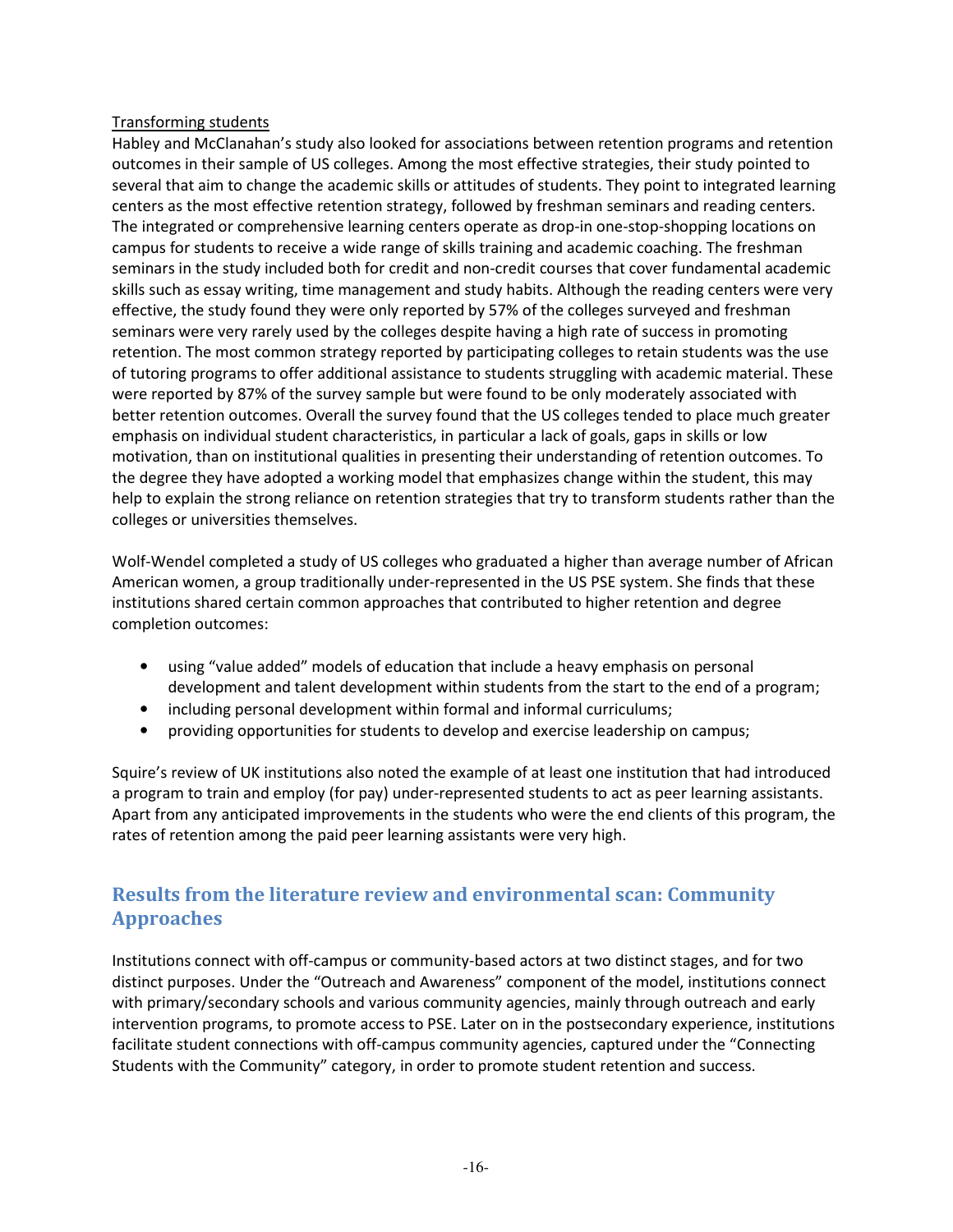### Outreach and Awareness

There are a number of points on which the literature suggests strong consensus. For instance, it is widely held that the seeds of a postsecondary education must be sown in the minds of children at an early age (Brown et al.; Malatest, 2002; Harnish). A task force put together by Lloyd Axworthy of the University of Winnipeg suggests that post-secondary institutions play an important role in encouraging young students to think about PSE, and that this process must start in grades 4, 5 and 6 in order to instil the confidence that PSE is an achievable possibility. Similarly, the Boston Higher Education Partnership finds that the high school system in America is not fostering the academic and non-academic habits needed for many students to succeed in PSE. The Partnership identifies the need for early messaging to students and parents in order to breakdown perceived barriers, putting a strong emphasis on the need to plan and implement intervention strategies as early on as possible. Post-secondary institutions have a key role to play in process through initiatives such as on-campus multi-year summer programs, programs that pair college and high school students and the introduction of young students to collegelectures by professors (Boston Higher Education Partnership).

The literature suggest strong consensus around the idea that early intervention can play an essential role in PSE access by promoting a positive attitude towards education, good study habits, appropriate course selection, as well as providing information about the costs and benefits of PSE, available opportunities, financial options, and more (Bibbings; BHEP; Malatest, 2002; de Broucker; Rounce). The goal of early intervention and outreach can therefore be understood as addressing at least two major barriers to accessing postsecondary education faced by students: the negative attitudes towards the value of PSE expressed by some students and the disparity in preparedness for PSE across student bodies. Universities and Colleges can play an important g role in outreach and recruitment strategies (Wright).

In addition to these ideas, it is widely accepted that students' families and close networks play an important role in encouraging access to PSE (de Broucker; Delong; Bibbings; Rounce; Thomas). Rounce finds that a great deal of research on access to PSE in Canada explores (either explicitly or implicitly) the role of parents, including their social and cultural capital, in shaping children's participation in the postsecondary system.

Some of the most common types of outreach and recruitment strategies involving post-secondary institutions identified in the environmental scan include (adapted from Habley and McClanahan, Squire, 2005; Holmes; Malatest, 2002, as well as various College and University websites):

- Early tuition commitment programs for secondary students
- Presentation by post-secondary representatives, including college and university students, at secondary with high target populations
- Presentation at community events such as Aboriginal gatherings
- Distributing print-material at events and gatherings, including targeted information
- On-campus visits designed for target students
- Using upper year students as role models and 'student ambassadors' in local high schools and communities
- Career and education planning programs for young students
- Pairing high school and college with university/college mentors
- Aboriginal or first generation-specific content on websites
- Advertising in Aboriginal media.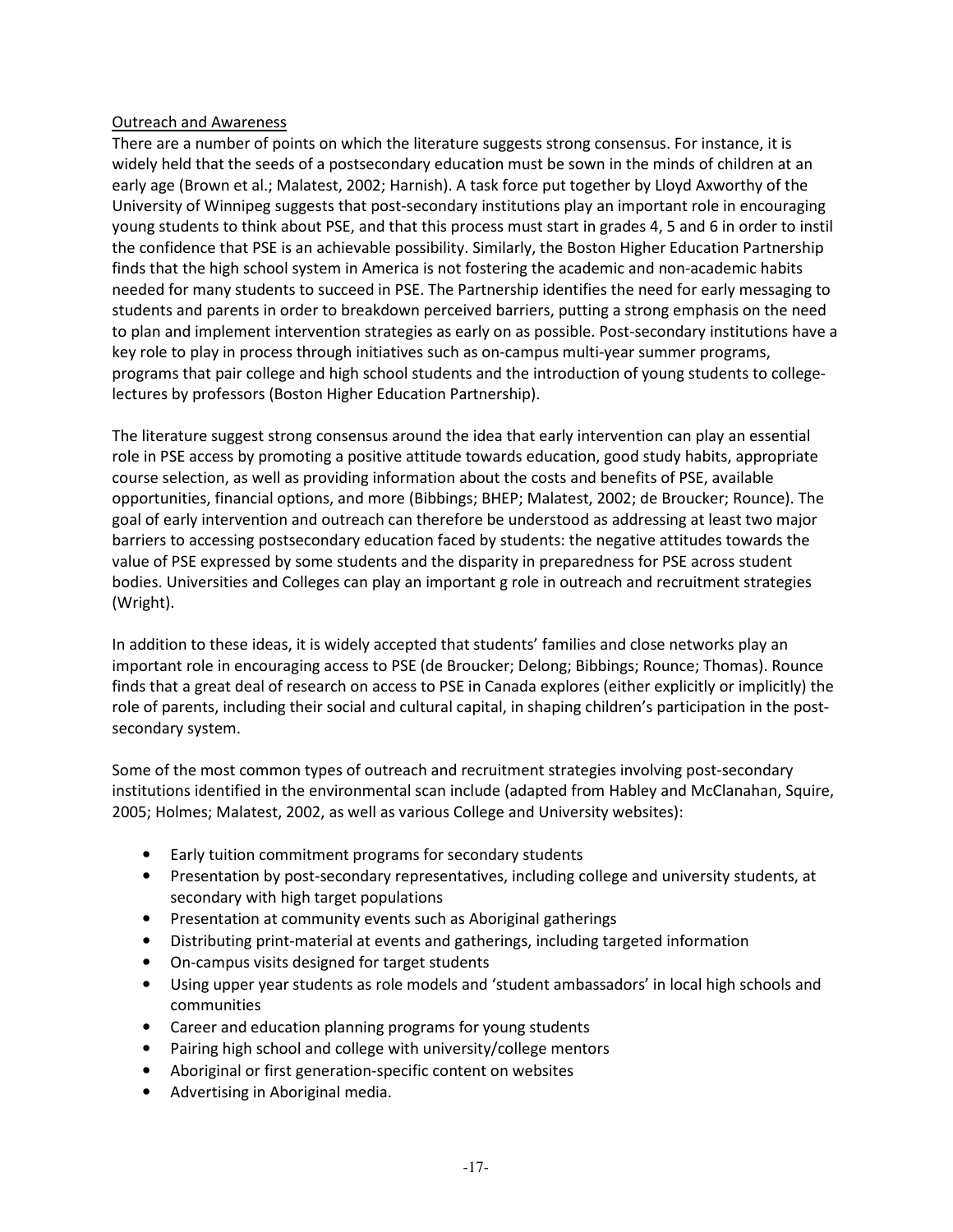- Participating fairs and education symposiums
- Education based summer-camps for youth
- Education based weekend programs on campus for youth
- Parent newsletters
- Parent orientation

One example of an innovative approach to early intervention focused on younger children is the Cedar Summer Camp at the University of British Colombia. CEDAR (Cross-Cultural Education through Demonstration, Activity, and Recreation) is a free two-week camp for Aboriginal students between the ages of 8 and 12. The camp is meant to make the university environment more accessible by introducing young student to science and forestry industries in a way that combines traditional and modern knowledge. The University of British Colombia is cited by stakeholders as an internationally recognized model for successful outreach. Its success is attributed to its ability to encompass pro-active, academic and personal support in a friendly and Aboriginal-controlled environment (UBC Cedar).

The United Kingdom is engaging in outreach primarily through the Aimhigher Programme. Aimhigher was designed in 2001 specifically for young students (13-19) from disadvantaged social and economic backgrounds. Its goals are to build student knowledge about the higher education environment, overturn misconceptions about entitlement to higher education and enhance attainment. It includes mentorship programs, programs designed to foster interest in particular fields and using sports for raise awareness and aspirations towards PSE (Aimhigher). Although many aspects of Aimhigher are still relatively new, it has proven to be reasonably successful (National Audit Office). The Aimhigher Roadshow, for example, has had a positive effect on aspirations of PSE, with a 64% positive shift in attitudes among grade 9 participants and 97% of teachers considering it "good" or "very good" in terms of effectiveness (National Audit Office).

Perhaps the most widely recognized and frequently-modeled Canadian initiative is Pathways to Education. Pathways to Education was developed by the Regent Park Community Health Centre, a lowincome neighbourhood of Toronto, and has expanded to other communities in Toronto, as well as Ottawa, Kitchener and Montreal. The model has been used by colleges too, such as the 'Pathways to College' program at George Brown. In partnership with various community organizations, and postsecondary institutions including George Brown College, York University, Ryerson University and the University of Toronto, the program offers academic tutoring, group mentoring, student and parent advocacy and support, and scholarships for all students who complete high school and are accepted into PSE. Since 2001 in Regent Park the program has reduced local high school dropout rates from 56% (five times the national average) to 10% (below the national average), and increased college/university enrolment of graduates from 20% to 80%, including 90% of first generation students attending PSE (Pathways to Education).

Another successful model for early intervention in Canada noted for its particularly strong theoretical framework is Career Trek. Career Trek is an outreach program for children between 10 and 11 in innercity Winnipeg who are thought to be at-risk not completing high school, or not pursuing a postsecondary education. Over the course of twenty Saturdays, young students rotate between the University of Manitoba, the University of Winnipeg, and Red River College campuses for 5 week "terms" where they engage in activities and classes designed to foster an interest, awareness and information on the career requirements for particular field (Careertrek). Results from four research studies involving Career Trek participants (n=~30 in each, plus control groups) found that the self-efficacy of participants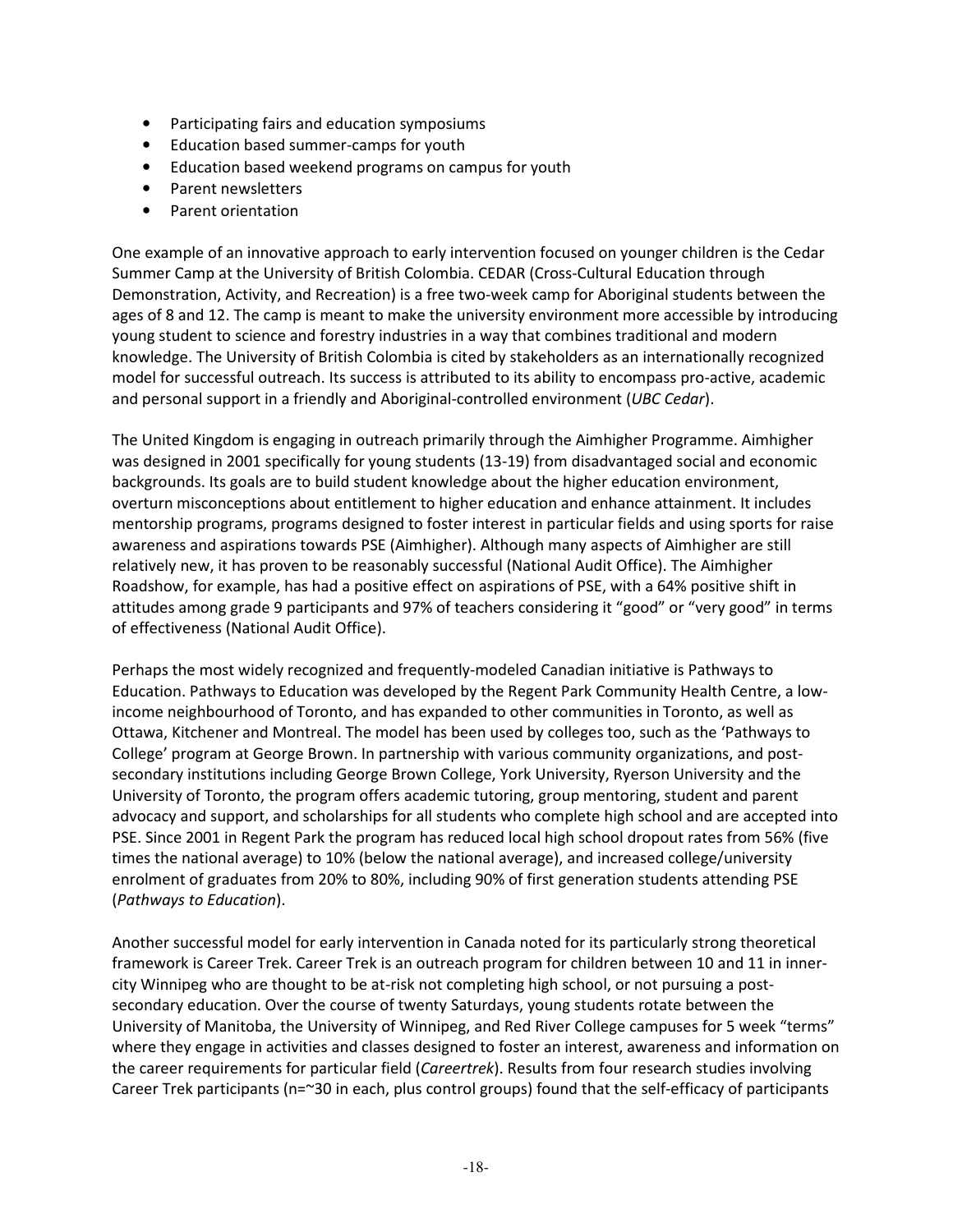rose significantly after the program and compared to the control group; levels of academic motivation remained fairly consistent between elementary and middle school, however these levels decline among the control group; students' perception of themselves increased; and that Career Trek functioned as a catalyst for career-related discussions with parental, although many parents reported being uninformed and unprepared for discussing career options with their children (Sutherland).

The most ambitious outreach programs allow post-secondary institutions to shape potential students while displaying an openness to changing the institution itself, including institutional culture, practices and policies in response to the needs of views of under-represented students. In some cases found in the environmental scan this involves program development meetings between decision makers and the institutions with school trustees, high school administrators, teachers or community advocates. In other cases it involves building Aboriginal knowledge into the teaching of various disciplines. As a possible example of this, the University of Winnipeg describes their Community Learning Partnerships as evolving as a direct result of community partnerships, including the development of new programs and services available on campus to reflect community needs.

### Connecting Students with the Community

The literature review found a lack of research-based published material on the role and efficacy of community involvement in improving student access, retention and success. In practice, many institutions work with community-level actors on a daily basis. Unfortunately, the programs and partnerships in place between institutions and local high schools, employers and community-based agencies remain largely unexamined by the academic community.

There are many reasons for connecting students with off-campus communities. Chief among them is the goal of enhancing students' sense of belonging and their access to supportive networks. Several studies have suggested that many first generation, low income, rural and Aboriginal students report a sense of being torn between their origins and their lives on campus (Middleton; Thomas; Lundberg). Some students express feelings of being out of place, or find themselves mediating between two cultures: that of their families and communities and that of the post-secondary institution. Often this is associated with anxiety and feelings of family isolation as students attempt to gain a sense of identity while pursuing family-assigned roles (Thomas). In these situations, a critical mass of support, including peers, staff, family, as well as community agencies are critical to student retention and success. (Lundberg; Grier-Reed and Thomas; Shotton et al.).

The environmental scan of existing programming suggests that community-based resources may be used to supplement the support-systems available on-campus, such as affordable housing, language training for non English/French speaking students, or traditional Aboriginal-specific educational opportunities. Institutions may provide sign-posting (referrals to external services, networks or groups) or they may integrate off-campus opportunities, such as cooperative education with local employers, into their programs. In other cases, connections to off-campus networks and agencies such as Aboriginal Friendship Centers and other off-campus communities may be used to enhance the sense of belonging for students travelling long distance or in minority ethno-cultural groups (Holmes; Malatest, 2002; Thomas).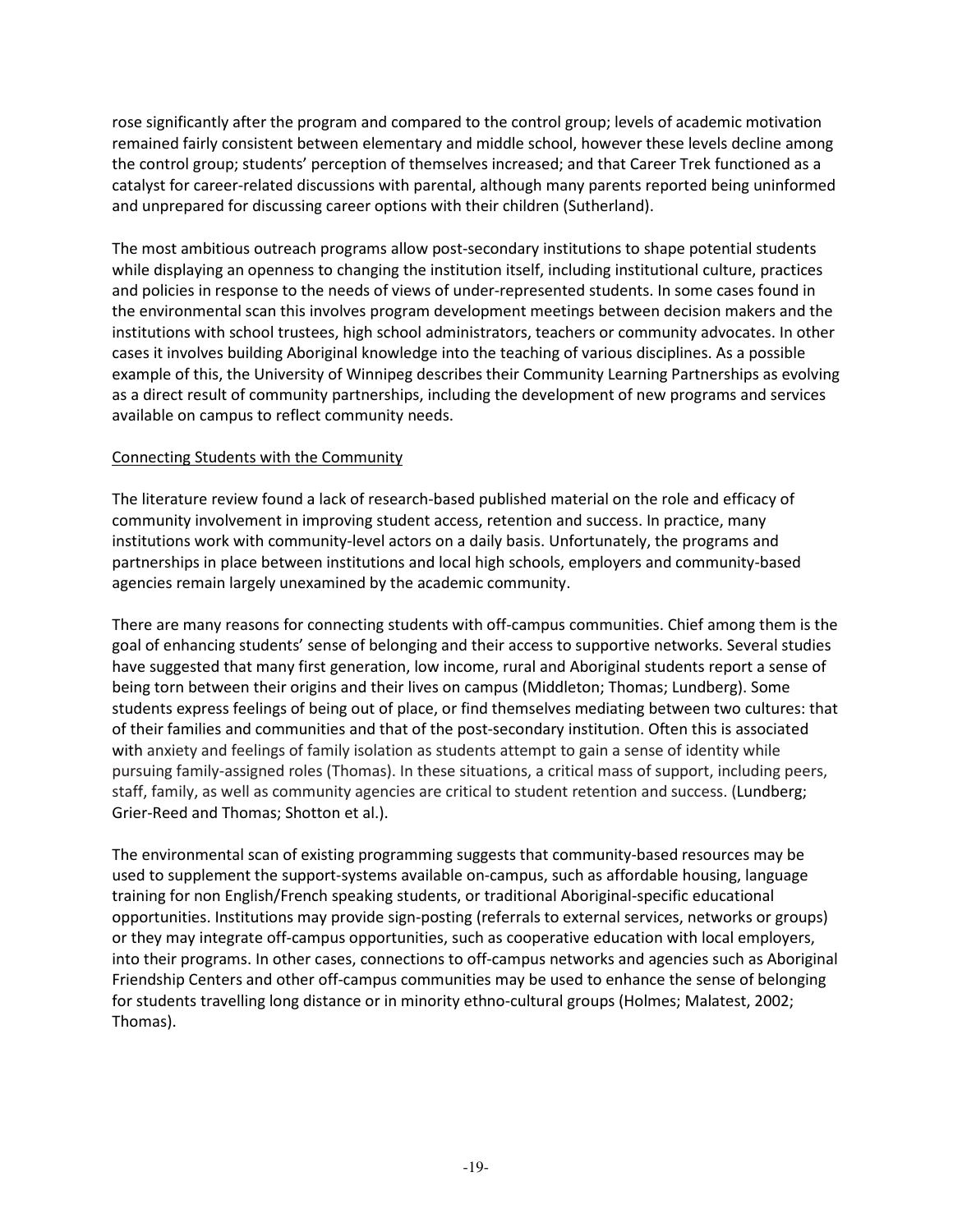Types of initiatives designed to connect students with community-level agencies include, (adapted from Habley and McClanahan, Squire, 2005; Holmes, Malatest 2002, as well as various College and University websites)

- Service-learning programs
- Community member mentoring
- Directing students to Aboriginal Friendship Centers
- Directing students to counselling/other services not offered on campus
- Off-campus language training
- Off-campus affordable housing
- Apprenticeships, Internships
- Partnerships for local employers
- Cooperative education
- Bringing community members including Elders, representatives from the business community, etc on campus for counselling, lecturing, program development, consultation, etc

Alan Wright of the University of Windsor finds that the most successful retention initiatives are those characterized by the recognition of, above other principles, the importance of early intervention, and a commitment to sustainable, multi-faceted partnerships with other institutions and a wide variety of community resources (Wright). The importance of building partnerships for supporting at risk students is also highlighted in American literature (Perez). For example, the AACC's Beacon Initiative was designed to assist community, technical, and junior colleges across the country in building community beyond the campus by collaborating with employers and agencies to help students at risk succeed. Under the Beacon Project umbrella, many individual projects are carried out collaboratively at each college with the goal of providing seamless contact with employers.

Even when attrition is less of a concern, student success can be increased though community-based partnerships, such as the involvement of local employers for important networking and non-academic growth. In the American context, the Boston Higher Education Partnership finds that work is a central influence on students' ability to integrate and succeed in the college environment. Long off-campus work hours, particularly when independent from students' program of study, reduces time spent on studies and decreases access to campus resources and facilities (Rounce). This may be particularly relevant to under-represented students, as Middleton finds that first generation students are more likely to work full time off-campus than their peers. By integrating partnerships with local employers into programming, institutions are able to improve the retention and success of their students (Dietche et al.), while forging beneficial relationships with the local business community.

A successful example of the potential for dynamic partnerships between institutions, local high schools and the business community in the Canadian context is a Calgary-based program, Career Pathways. In this program, high school students engage in off-campus opportunities including work experience, summer internships and work-study programs. Post-secondary institutions are involved in hosting symposia and helping bridge the transition from high school to PSE, including a dual credit option, in which students receive both secondary and post-secondary credit for particular programs. A review of Career Pathways found that high school completion rates and scholarship applications have increased since implementing the program. Preparation and successful transition into for both work and PSE were also found to have improved (Wright).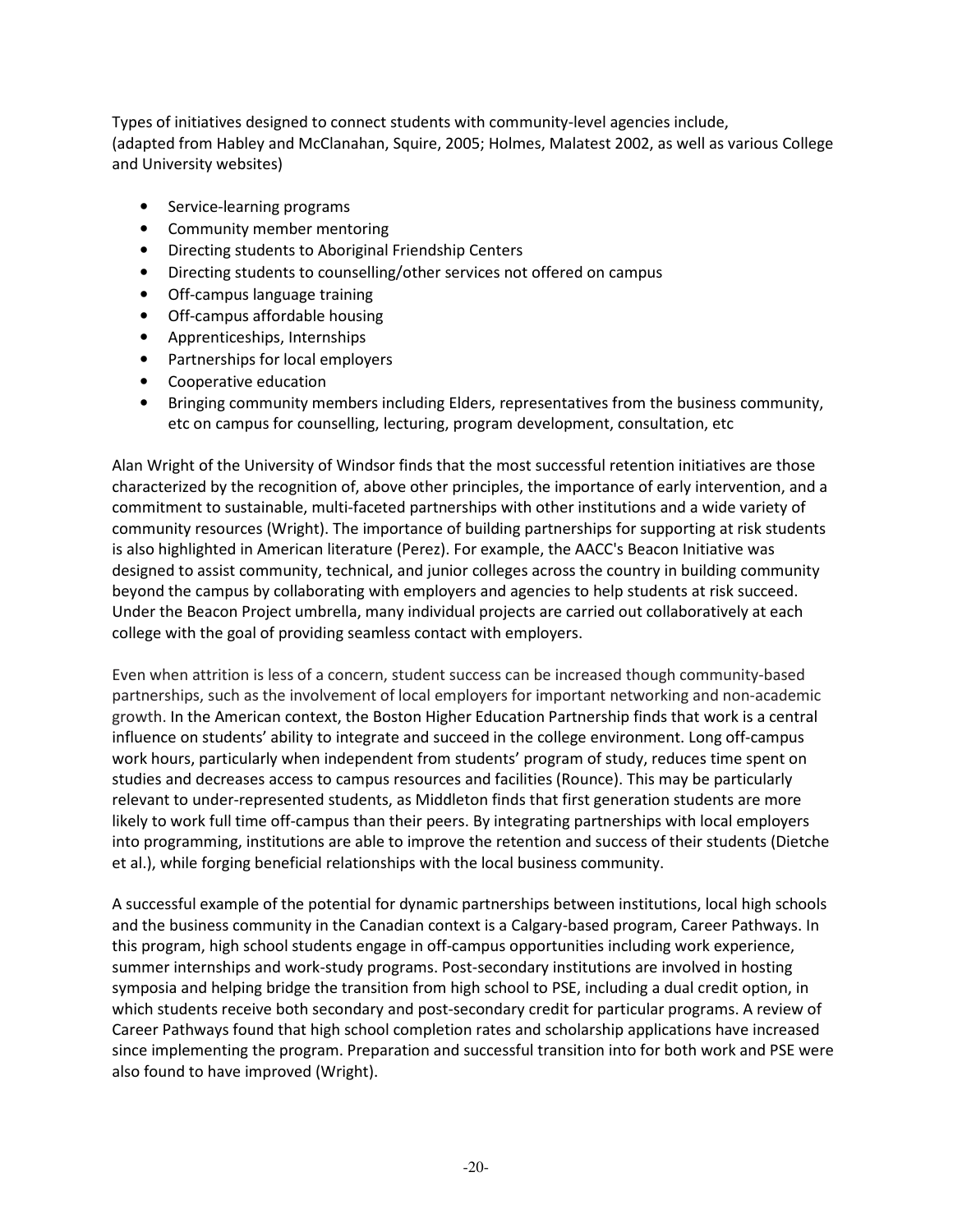Other programs initiated by post-secondary institutions in partnership with employers allow students to apply their academic learning while gaining valuable work experience (Dietche et al.). For instance, Keyano College, Syncrude Canada and Alberta Career Development and Employment have collaborated to develop the Syncrude Aboriginal Trades Preparation Program. The six month program consists of a combination of academic enhancement classes, including math, science and reading, as well as on-site employment training. Upon completion, successful students are offered employment with Syncrude (Keyano College).

A truly transformational approach to working with employers – one that suggests an openness to integrating community needs into institutional policy and programming – might resemble this commitment from the University College Birmingham in the United Kingdom:

All of our courses are the result of close cooperation with employers and the community. We take care to consult large and small employers, and their representative bodies, when designing new courses and when renewing the operation of others. We even invite employers to help us make decisions on whether we should run particular courses (University College Birmingham).

Community-based approaches that attend to the needs and contexts of both individuals and community players appear to have an impact on student success. Integrating the needs of employers into institutional practices and program development, for instance, ensures that the course and programs are most relevant to students, who will likely have an easier time finding employment after graduation. In the case of Aboriginal students, for instance, a similar principle might result in consultation with community members in order to acknowledge and integrate more traditional learning styles into various disciplines (Canadian Council on Learning).

One indication that institutions are increasingly seeking community linkages that may shape their culture, practices and programs with regard to Aboriginal students' needs, is the regular invitation of Aboriginal Elders and other Aboriginal community members to campuses to serve as student advisers, counsellors, guest lecturers and resource people (Holmes). Thompson Rivers University, for example, has an Elders-in-Residence Program, in which Aboriginal Elders promote cross cultural awareness and understanding of Aboriginal history, culture, tradition, protocol, and information on contemporary Aboriginal issues.

Enhancing access, success and retention in post-secondary education is a goal shared across postsecondary institutions, primary and secondary schools, governments and countless community agencies alike. Allan Wright, among others, suggests that each of these actors will be most successful when they act in coordination with one another. An interesting question for future research might ask whether community agencies are valuable in filling a gap when services are not available on campus, such as sign-posting to Native Friendship Centers, or whether partnerships and ties with community-level players are inherently valuable by very fact of their independence from the institution.

# Results from the literature review and environmental scan: Institutional Approaches

As described previously in the Beatty-Guenter strategies framework, an institutional transformation around issues of access and retention occurs only when its priorities, cultures, policies or practices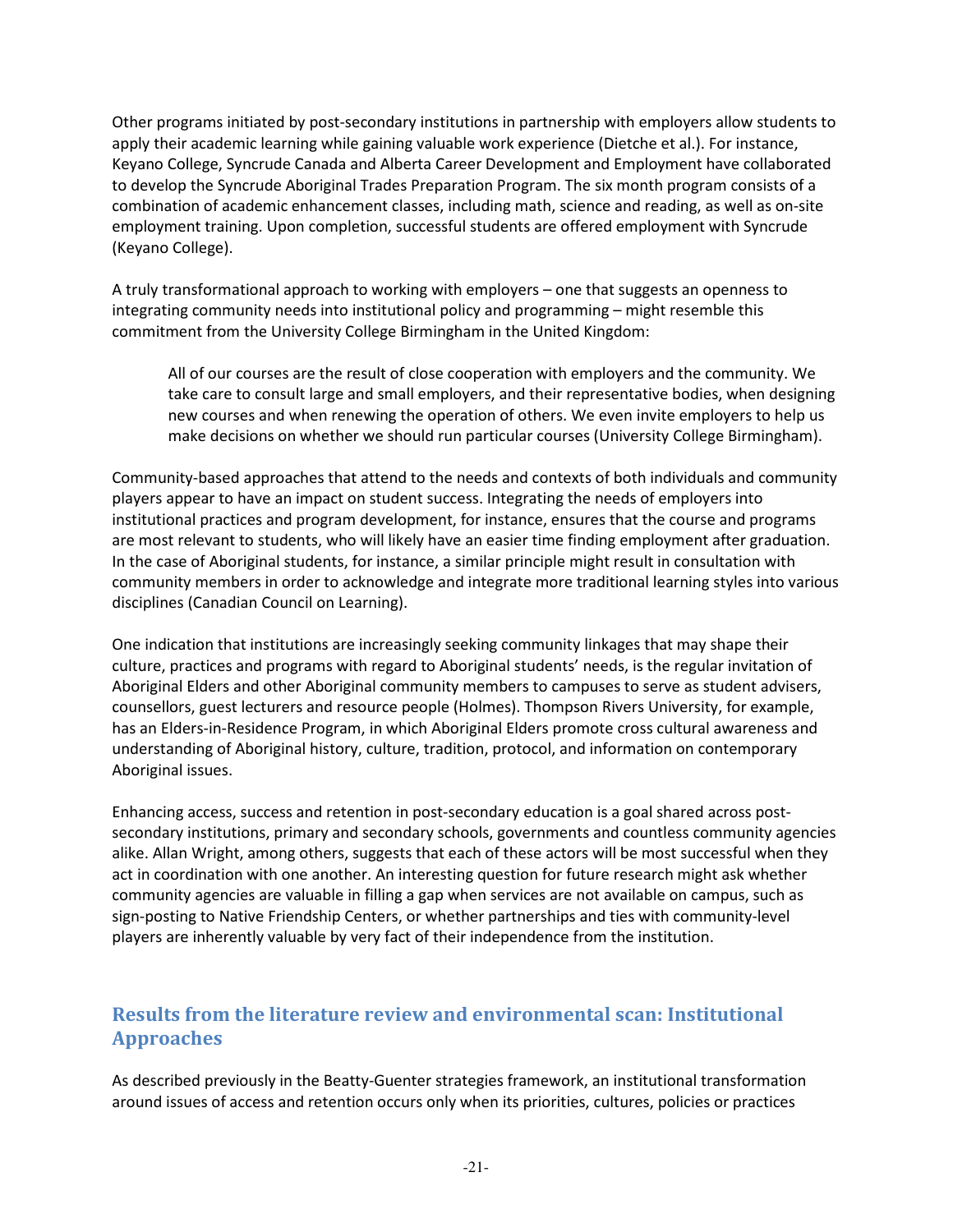undergo an evolution, or revolution, to more effectively meet student needs. At times, this institutional shift is borne out of period of a crisis — as was the case at the University of South Carolina in the 1970s following a student riot that led to a transformative discussion between the University President and a group of students who essentially held him captive in his office for hours. The result was, among other things, a complete turnaround in the President's vision of the first year experience and ultimately the emergence of the University of South Carolina as the "…creator and standard-bearer for the first-year experience" (Morris and Cutright in Barefoot et al., 2005, p. 349). Institutional shifts, however, also commonly occur through a slower, evolutionary process in which grassroots initiatives, headed by students, faculty, or staff, attract the attention of administrators and become institutionalized over time (for examples, see Barefoot et al., 2005).

Squire (2005), in describing what can easily be seen as the root of an institutional transformation, states the following:

> "…if a student is considering dropping out, it is wise to look at what the institution is doing that has either caused, exacerbated or failed to control the situation. To put it bluntly, they should ask, 'What's the matter with the school?' rather than 'What's the matter with the student?" (p. 25)

The present literature review identified several frameworks defining what constitutes a "transformed" university (Barefoot et al., 2005; Gardner, 2008). These provided a roadmap for the kinds of avenues of action that student access and retention initiatives could use to lead to institutional transformation. Whether the initiative to improve access and retention begins at the grassroots level or from a new vision of student engagement put forth by the top administrative tier, the literature review revealed the following four qualities at the core of all transformational initiatives, especially those fostering institutional adaptation to under-represented groups. For a complete list of all the student access and retention initiatives identified through the literature review categorized along the seven Beatty-Guenter strategies, refer to Appendix 1.

### Transformational Quality #1 — Vision and Values

All of the exemplary programs and services identified in our literature review had both *clarity of vision* and clarity of values. Whether the strategy to better serve the needs of the student population is already implemented or is in the design phase, a vision or mission expressing a directive attitude towards student retention and success is necessary. Such intentionality makes it clear to the students and other stakeholders that the primary purpose is to impact the student's experience at the university and, perhaps most importantly, that the guiding value behind the strategy is placing the student at the center of the strategy's focus.

Many of the exemplary programs and strategies identified in this literature review translated this student-centered focus into a culture of personal investment or accountability towards the students. Whereas we found a great deal of variation in the degree of "intrusiveness" of the interventions and support programs — there is still great debate about the need to support students without engaging in strategies that are detrimental to students' responsibility and accountability for their own actions and decisions — there was almost unanimous agreement that the staff, faculty, administrators, students, and community members involved in access and retention strategies felt a sense of ownership about meeting the student's needs to the best of their abilities. One example of administrative leadership and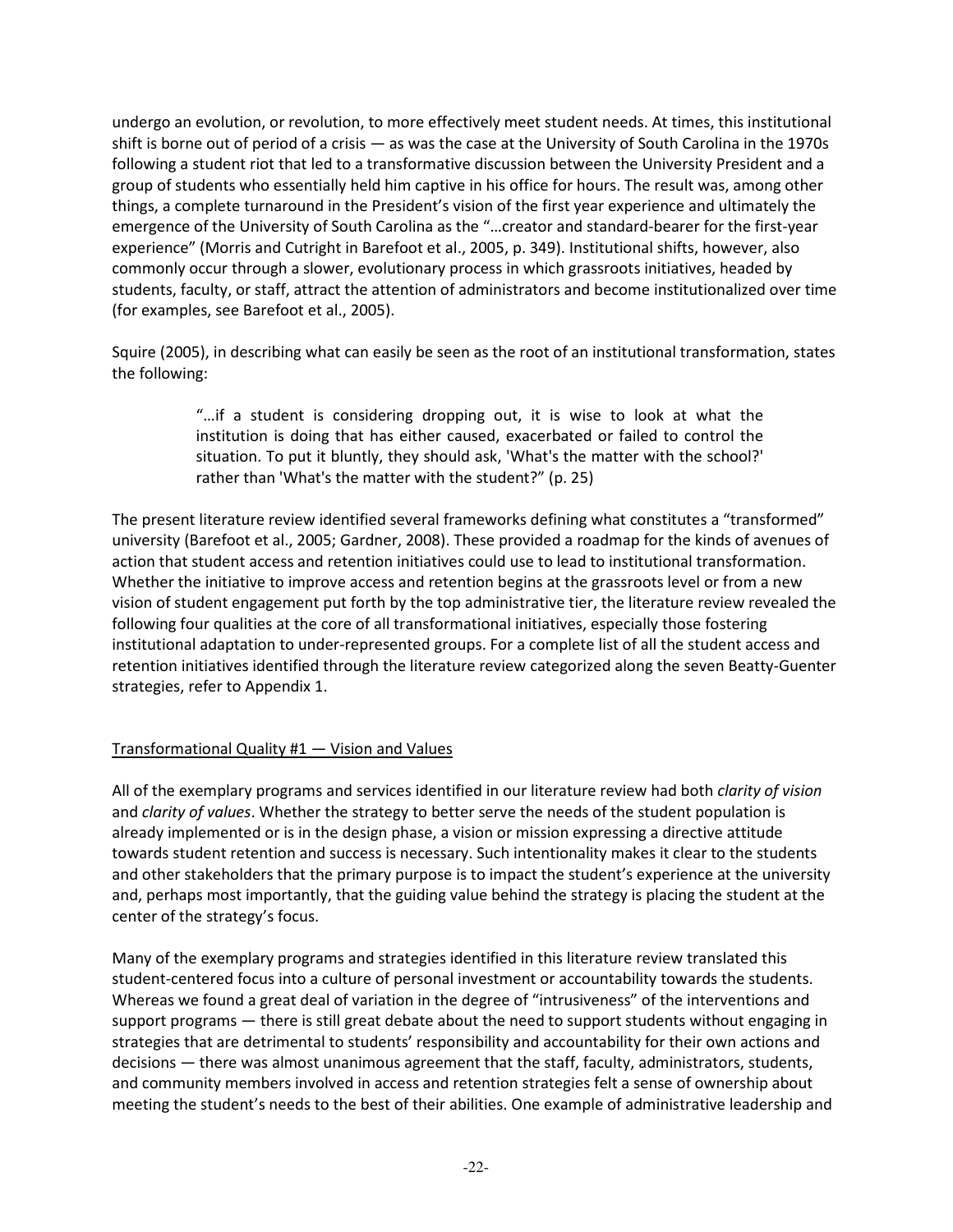sense of ownership was a Dean of Students at the helm of the Strategic Retention Initiative who called each at-risk student, using a phone log that includes student's name, home address, campus address, academic major and sometimes additional notes about the student taken from their admissions form (Brier, Hirschy & Braxton, 2008). The importance of connecting initiatives to persons of vision at all levels was often cited as one of the biggest factors in programs and strategies being brought "to the next level". Identifying and establishing connections with these visionary leaders — faculty, staff, students, community partners, administrators can help ensure high status and visibility.

This notion of student-centeredness is particularly relevant to initiatives aimed at Aboriginal participation in PSE as it encourages cultural appropriateness — found to increase Aboriginal participation in PSE (Malatest, 2002). Transformational initiatives identified in this literature review were not only sensitive to the historical significance of the legacy of residential schools but also had a deep respect and understanding of the culturally embedded perspective Aboriginal students may bring to their educational experience. Astin (1982, as cited in Lundberg, 2007) describes the North American system of PSE as a meritocracy that places particular value on goal-setting, competition and achievement. Aboriginal students, on the other hand, are more likely to have been exposed to cultural norms that favour collaboration, community goals over individual goals (Garrett and Pichette, 2000, as cited in Lundberg, 2007), and wisdom and generosity over achievement (Badwound and Tierney, 1988, as cited in Lundberg, 2007). Academic and social integration of minority students can be greatly facilitated by the presence and participation of faculty and administrators, especially those who are themselves part of an under-represented group.

Strategies exemplifying this transformational quality found in the literature review include:

- Pro-active institutional approach: policy that comes from the top and is espoused by management; usually includes adoption of a retention model
- Advisor manual/handbook
- Diversity information/training
- Interventionist strategy may involve telephoning, writing or approaching the student with questions and information
- Program for retention activity; various titles such as retention manager; advice shop manager; student achievement coordinator
- Centralized Information Centre: Purpose-built highly visible location for many student services; parallel to reception area for visitors

### Transformational Quality #2 — Commitment to Improvement through Theory, Evaluation and Assessment

In her review of evaluation studies of institutional studies of student retention initiatives, Braxton, McKinney & Reynolds (2006) note a serious lack of initiatives founded, or evaluated, on the basis of any of the number of theoretical models (see Tinto, 1994; Pascarella and Terrenzini, 1991; Astin, 1984; Chickering, 1969, among many others). Also alarming is the lack of rigorous evaluations using randomized control groups or a mixed methods approach. Squire (2005) notes the widespread agreement that evaluations of access and retention efforts lack methodological and statistical rigour. Reasons for this, she states, range from a) student affairs professionals do not have sufficient time to familiarize themselves with the techniques because of a lack of funds devoted to this kind of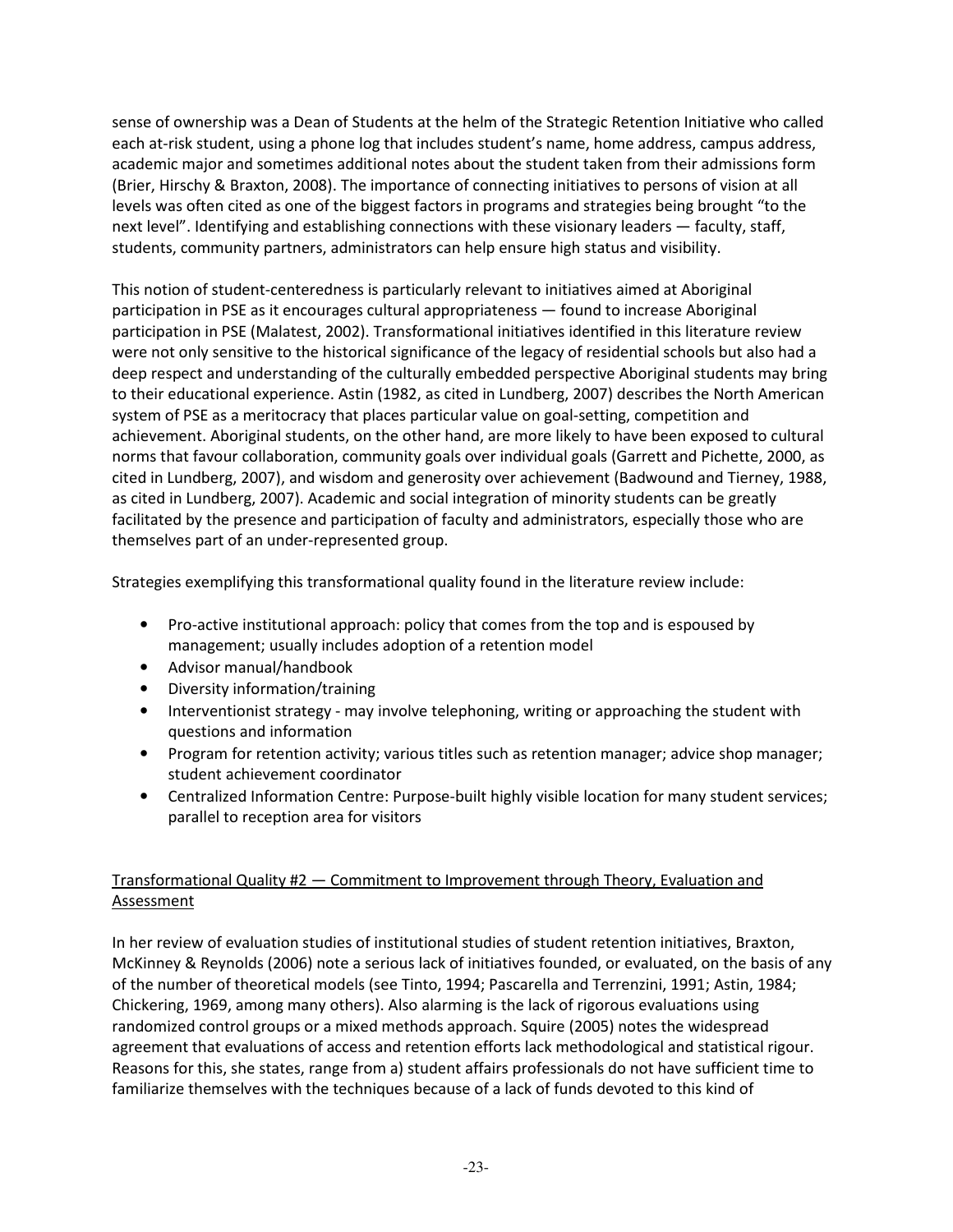professional development, b) lack of time to develop and implement quantitative studies of impact using randomized control groups, c) the ethics of using randomized control groups, and finally, d) the financial and time costs of evaluation. Unfortunately, many initiatives are launched and must prove their worth and impact very quickly (often, within the first year) in order to ensure the continuation of funding. The result, notes Squire (2005), is a body of knowledge on the program effectiveness based on mostly on promising results instead of longitudinal assessments of impact (Squire, 2005).

Strategies exemplifying this transformational quality found in the literature review include:

- Data Management Systems that produce longitudinal data using first year student surveys and follow up surveys; multiple factor analysis; 'deep' data collection that extends from school to program to course to module; more than one type of analysis for multiple audiences: management, directors, faculty
- Action Research (Version 1): Longitudinal or short term quantitative and/or qualitative research in which at least a portion of the research design, data collection and analysis is provided by an independent researcher, contracted from outside the organization
- Action Research (Version 2): Longitudinal quantitative research carried out by the organization to collect consistent data over a number of years to support decisions about retention initiatives (e.g. SRP, Napier University)
- Action Research (Version 3): Faculty-led research, small scale, usually based within one department or program to collect data on a specific narrow aspect of retention
- Central Retention Program: Faculty hired to research, design, implement and evaluate retention and student success initiatives across the institution
- School or Department-based Retention Position: Faculty seconded part time to provide leadership within a department or unit

### Transformational Quality #3 — Commitment to Innovation

Transforming an institution's approach to access and retention requires that institutional admissions policies be flexible, perhaps by contextualizing applications from under-represented students using interviews, essays, or references, or using more inclusive criteria of merit that can uncover attributes linked to student success that may otherwise go unnoticed, such as organization skills, independent working, motivation, and interest (Bibbings, 2006).

A number of examples of institutions using innovative approaches were found to recruit and support Aboriginal students prior to and throughout their PSE experience. According to Holmes (2006), the universities of Alberta and British Columbia have proactive admissions policies for Aboriginal applicants based on references and life experience. Similarly, some Canadian medical schools use an alternate qualification process to identify suitable candidates within the Aboriginal population (Holmes, 2006). Other universities, such as Carleton University, Cape Breton University, and the University of Saskatchewan's pre-law program, provide Aboriginal students with bridging programs that allow them to take credit and non-credit courses to assess the students and to provide them with supports that will prepare them for a regular course load (Holmes, 2006).

As an example of an innovative strategy to increase the participation of economically disadvantaged youth, the EXCEL access intervention program (Bergin, Cooks & Bergin, 2007) recruits academically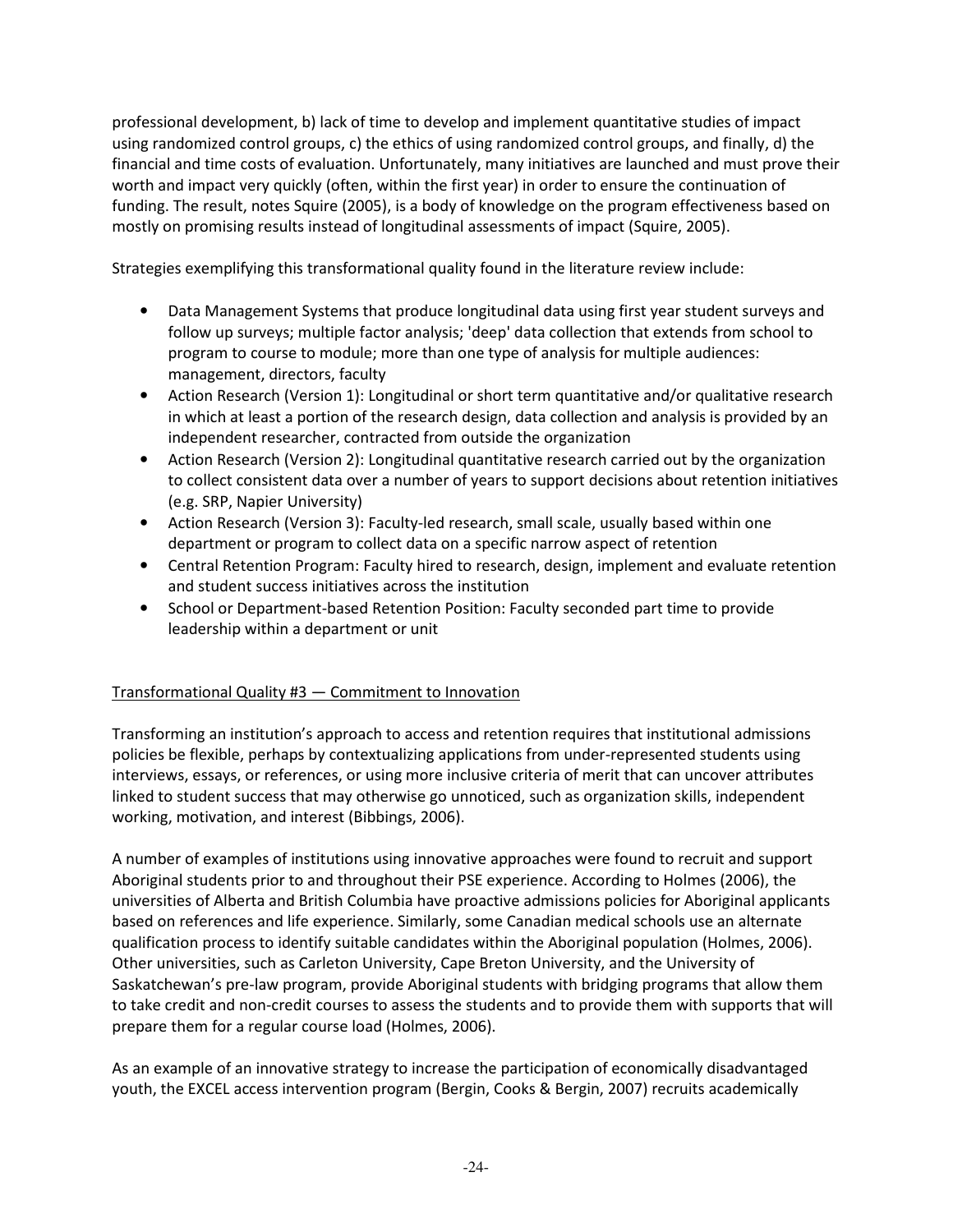average to above-average students in Grade 8, with the intervention starting in the summer at the end of 8<sup>th</sup> grade. Selected students receive rigorous college preparation coursework and must satisfy attendance and satisfactory performance standards in order to maintain eligibility in the program. Upon completion of high school, these students receive a scholarship from the sponsoring institution. An impact evaluation of the EXCEL program revealed that participants were more likely to attend the sponsoring university than control group students. However, the impact study also found that overall PSE participation among all of the study's subjects did not increase. This would seem to point to the institution-sponsored model of pre-PSE intervention as a way to influence the choice of institution but not the actual decision to enrol in PSE.

According to the US National Survey of Outreach Programs (Perna, 2002, as cited in Bergin et al., 2007), approximately 1/3 of the 1,100 surveyed schools sponsored a precollege outreach program designed to boost attendance among the low-income, historically under-represented, first generation, or academically underprepared student populations. There are examples of early intervention programs in the Canadian context aimed at students as early as middle school, such as AVID and Upward Bound, but these are not tied to a sponsoring institution and are therefore tied more to outcomes such as overall increase in PSE participation across all institutions as opposed to one specific institution.

The literature review identified many transformative strategies clearly demonstrating a commitment to innovation:

- Staff Recognition: (e.g., Fellowships, Napier University)
- Staff Development: To raise awareness of complexity of student cohort, e.g., Staff Development for all staff involved in admissions to ensure the present profile of new students is recognized (non-traditional students, non-traditional pathways to higher education, new government funding policies etc.)
- Staff Development: New staff mentoring; Curriculum development to improve access to material by students with disabilities; IT support, etc.
- Curriculum Design: Wide variety of curriculum and lesson plan designs; most focus on increasing involvement of student in learning process; e.g. Independent Learning Modules
- Teaching techniques (as part of a faculty development program)
- Assessing student performance (as part of a faculty development program)
- Instructional use of technology (as part of a faculty development program)
- Writing across the curriculum for (as part of a faculty development program)
- Application of technology to advising
- Support for formalized non-class interaction time between faculty and students: recognition of hours for providing feedback (oral or written) by office hours, e-mail advising, small group advising, telephone advising
- Freshman interest groups (FIGS)
- Support for flexible delivery modes: varieties encountered include unitization, modularization, directed study, open or distance learning, workshop delivery, online learning, concentrated units, 'fat' units
- Enhanced/modified faculty reward system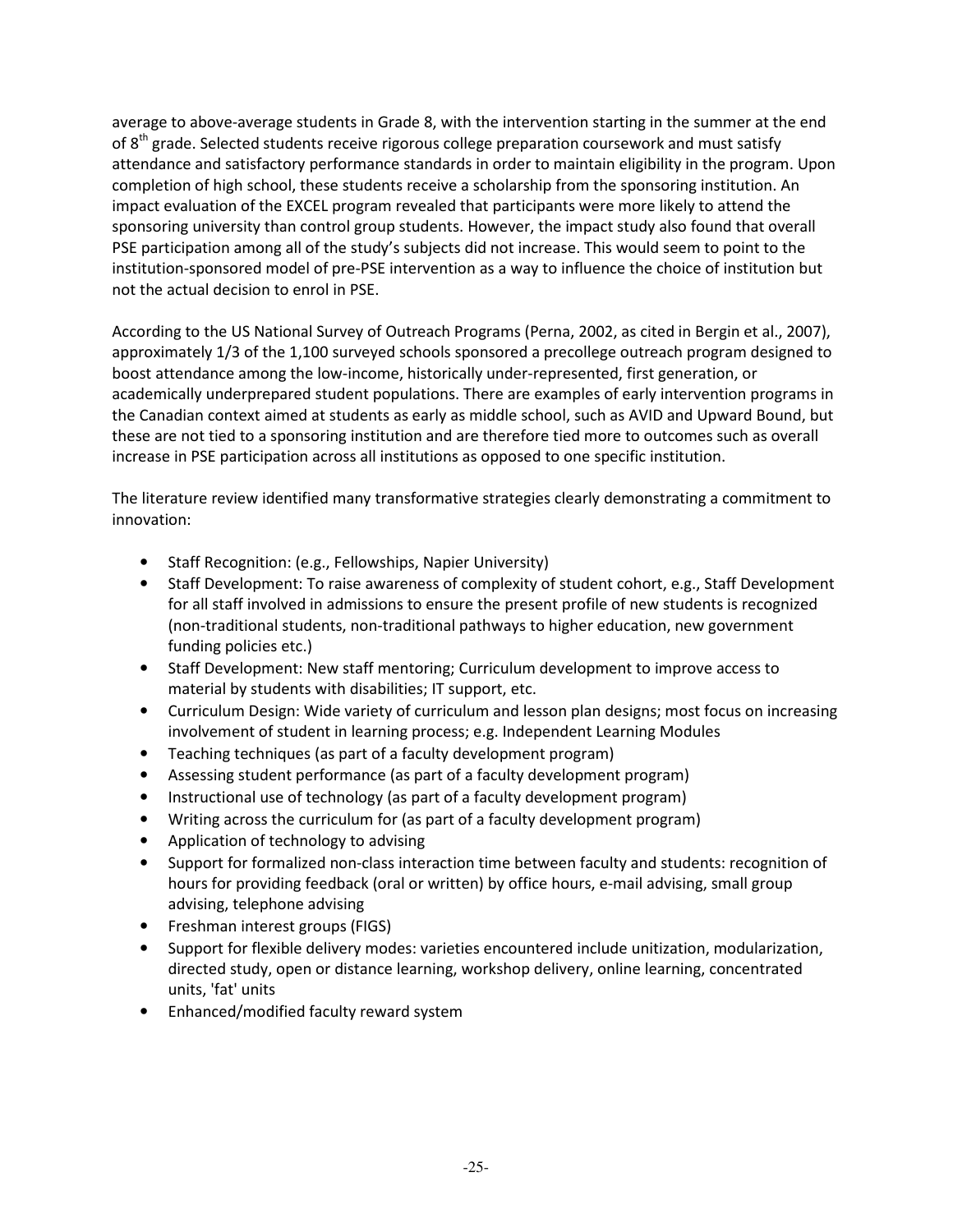### Transformational Quality #4 — Collaborative and Connected

In terms of innovative program delivery, transformative strategies included working in close collaboration with other initiatives to coordinate activities so that the needs of the "average" student are served as much as the needs of the at-risk students, the creation of interconnected learning support networks (Kinsie, Gonyea, Shoup & Kuh, 2008), and clear communication strategies between departments and administrative service to share information obtained through early warning systems and safety nets. For example, LaGuardia University's Institutional Research Office provides faculty and administrators access to statistical information on a variety of topics (ranging in level of institutional to classroom) (Barefoot et al., 2005). Other exemplary models of institutional transformation required the bilateral commitment from student affairs and academic affairs departments to work in close collaboration with another, as opposed to the more traditional approach of working in isolation (Squire, 2005).

Connectedness as a transformative quality is also relevant to opportunities for students to connect with the various groups of persons they will have regular and important contact with throughout their stay at the institution. One institution we found offered its incoming students a residence-based learning community in which residence advisors and faculty were heavily involved, complete with a mandatory convocation within the activities of Welcome Week. Efforts to foster connections between students and faculty help ensure transformation by creating a meaningful and intentional tie between them (Kinsie et al., 2008). According to Braxton (2008), staffing gatekeeper courses with graduate students and parttime instructors (adjunct professors, part-time lecturers, postdoctoral researchers) instead of full-time faculty leads to increases in student departure. Transformational strategies must also include opportunities for frequent and positive contact between Aboriginal students and faculty, as this has been shown to encourage persistence (Brown and Robinson, 1997, as cited in Lundberg, 2007). Studies have shown that faculty (and staff) that understand the additional stress associated with being a Native American student (Pavel and Padilla, 1993, as cited in Lundberg, 2007) are of particular importance in keeping these students at the institution.

The following transformative strategies clearly demonstrating a commitment to innovation were found in the review of the literature:

- Promotion and Information Dissemination: Incorporation of student input and student talent in design of brochures, posters, websites etc. used to attract young person's attention to student services and programs
- Provision of physical space for student interaction for academic purposes: e.g. resource rooms, meeting rooms, 'noisy' room in Library
- Induction: Spiral Induction Induction and orientation activities that occur at first of term and then again at specified times during the students' life cycle incorporating new information required by the students at different stages
- Support through Program: Faculty-Student Support Team comprised of Senior Tutor, Student Liaison Officer and Attendance Monitor
- Integration of advising with first-year transition programs
- Mentoring / Support Through Program: Personal Tutor Faculty member appointed as student's first point of contact for guidance and other inquiries; usually a course teacher for a first semester course; remains the personal tutor for the student throughout the program (more than one year); may include academic advising, but is usually separate from academic advisory role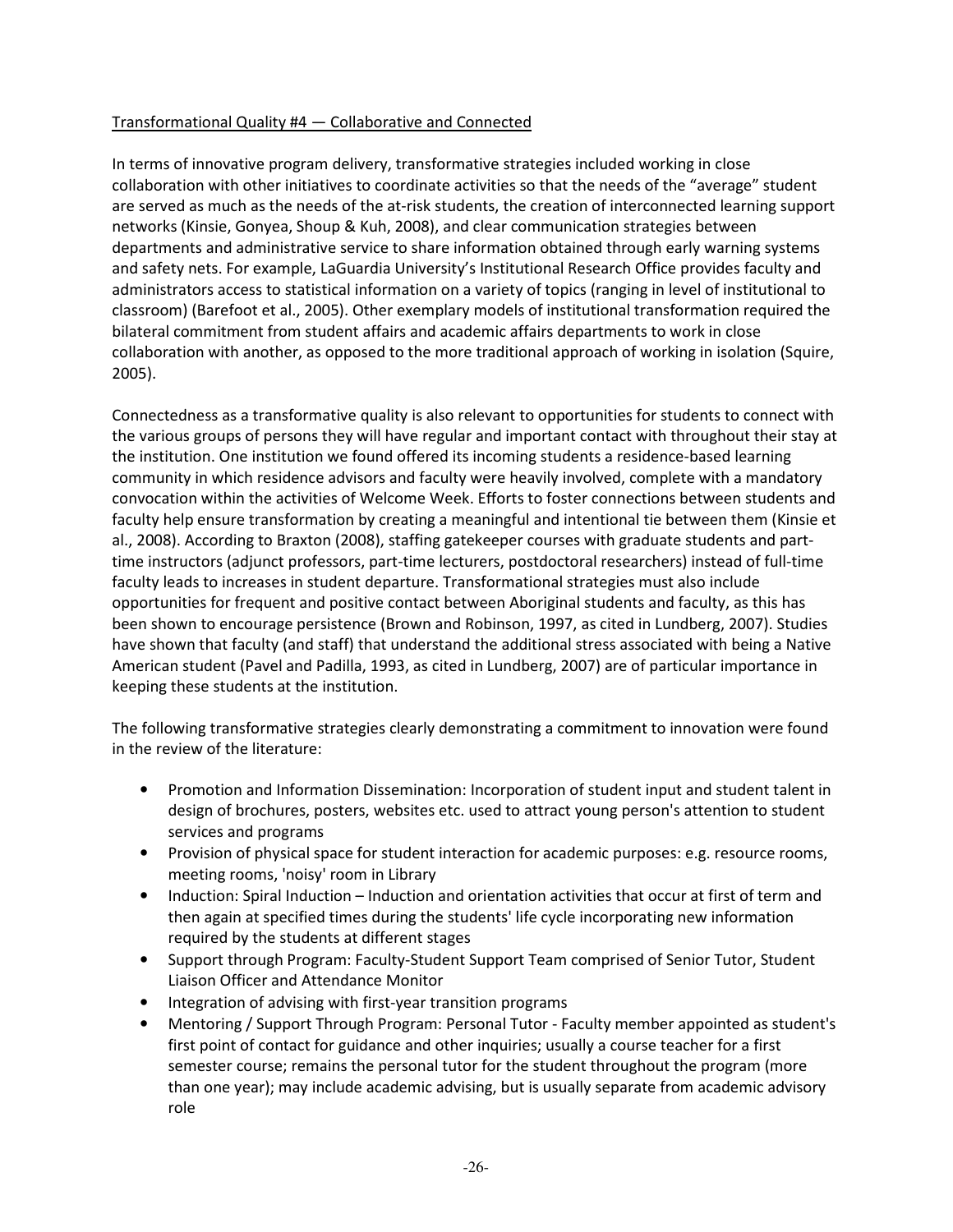# Literature on measurement and indicators

Measuring student access and retention at the institutional level as well as the impacts of programs and initiatives is clearly a priority area for many postsecondary institutions. The following section describes some of the challenges encountered when attempting to measure the impact of retention and/or success initiatives, followed by an overview of the data sources and indicators identified in the literature review.

### General considerations – Defining access

The literature review points to several fundamental challenges in accurately measuring access and retention, namely, choosing appropriate operational definitions (for example, access) and accessing or finding sources of reliable data.

In terms of operational definitions, a report from the Higher Education Quality Council of Ontario (2008) highlights the three possible definitions of the term "access" and recommends that institutions or programs seeking to measure impact on access clearly define their use of the term:

### Definition #1

Defines access according to two types:

- Type I (how many student are accessing PSE)
- Type II (who is accessing PSE)

This definition has been expanded (see definitions 2 and 3) to allow for more in-depth analyses of who is accessing PSE (Type II access).

### Definition #2

Defines access along five dimensions:

- financial accessibility
- program choice (can students enrol in the program of their choice given that they qualify?)
- institution choice (can students attend the institution of their choice, again if they meet the entry standards?)
- employment balanced with studies (can students access PSE without having to work so many hours during the school year that it adversely affects their studies?)
- debt (is it putting an unmanageable demand on their own or their family's resources?)

### Definition #3

Presents Adelman's (2007) access typology:

- Threshold access (access is achieved when a student can "walk through the door" of an institution)
- Recurrent access (achieved when students can access multiple and sequential programs)
- Convenient access (achieved when participation in PSE can occur when and where a person wishes)
- Distributional access (achieved when students can study in their choice of program, given proper qualifications)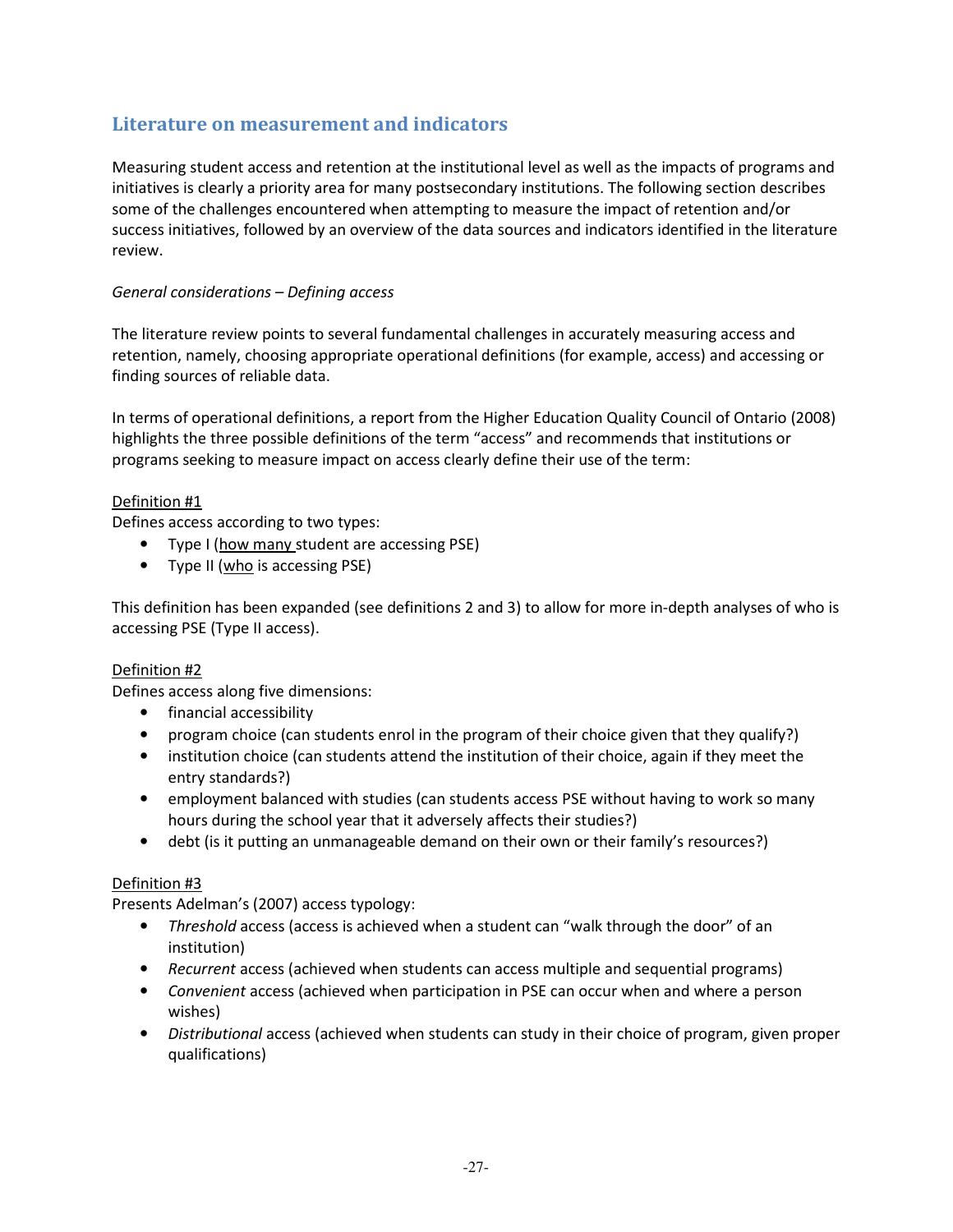### General considerations – Quality Indicators

Whether program success indicators are being used to assess impact on access or retention, Hearn (2006) points out that indicators must be easily quantifiable or, at the very least, can be expressed in an easily understood form, are cost-effective in that the production costs of reliable data does not incur unreasonable or unsustainable costs, and finally, that the data generated by these indicators must be reflective of core policymaker concerns.

According to Squire, in the UK, student access and retention measures are now considered successful if they meet the following, reasonably intuitive, criteria:

- Are used by the target group they are designed to help; number of students served (Bergin, 2007)
- Are monitored ;
- Have a demonstrable impact on student success;
- Can be shown to be cost effective; and
- As an add-on criteria, are horizontally connected to other initiatives to increase the chances of positive interaction effects.

Beatty-Guenter (2008) suggests that the best indicator for retention efforts is the change in attrition from a program or school within the academic year (September to April). She argues this is an indicator that shows a great deal of responsiveness within a short time frame to even more modest or pedestrian retention efforts such as an orientation program for new students.

Squire points out that it can be very difficult to isolate and accurately measure the impact of any single access and retention initiative because multiple factors are involved in the decision to pursue (or withdraw from) education. For example, Hearn (2006) states that any attempt to measure retention rates must account for student intent and motivation that does not include completion of a degree, such as when a student attends an institution to build academic credit in order to eventually transfer to another institution or to obtain job-related competencies. Failing to identify the section of the population of leavers that arrived at the institution with these kinds of goals may lead to conclusions about the state of retention – as well as investments to redress the situation – when in reality, no retention initiatives could have kept the students from leaving.

The difficulties in isolating and measuring impact may also be compounded by the amount of overlap between different types of strategies or within programs themselves. Squire also notes that a program that is effective in increasing persistence and retention among some students may well increase schoolleaving and poorer outcomes among another group. She uses the example of web-based learning that may increase participation for part-time students, particularly those with employment or family commitments, who are more able to take part in learning off campus and outside regular class hours thanks to web-learning tools. However, for students with literacy challenges or less digital and on-line experience (more likely among lower income and Aboriginal students), the web-based learning may be a new barrier to participating fully and succeeding in their program of study. She suggests that qualitative as well as quantitative methods to evaluate are necessary to get a full picture of the impacts of a student retention strategy.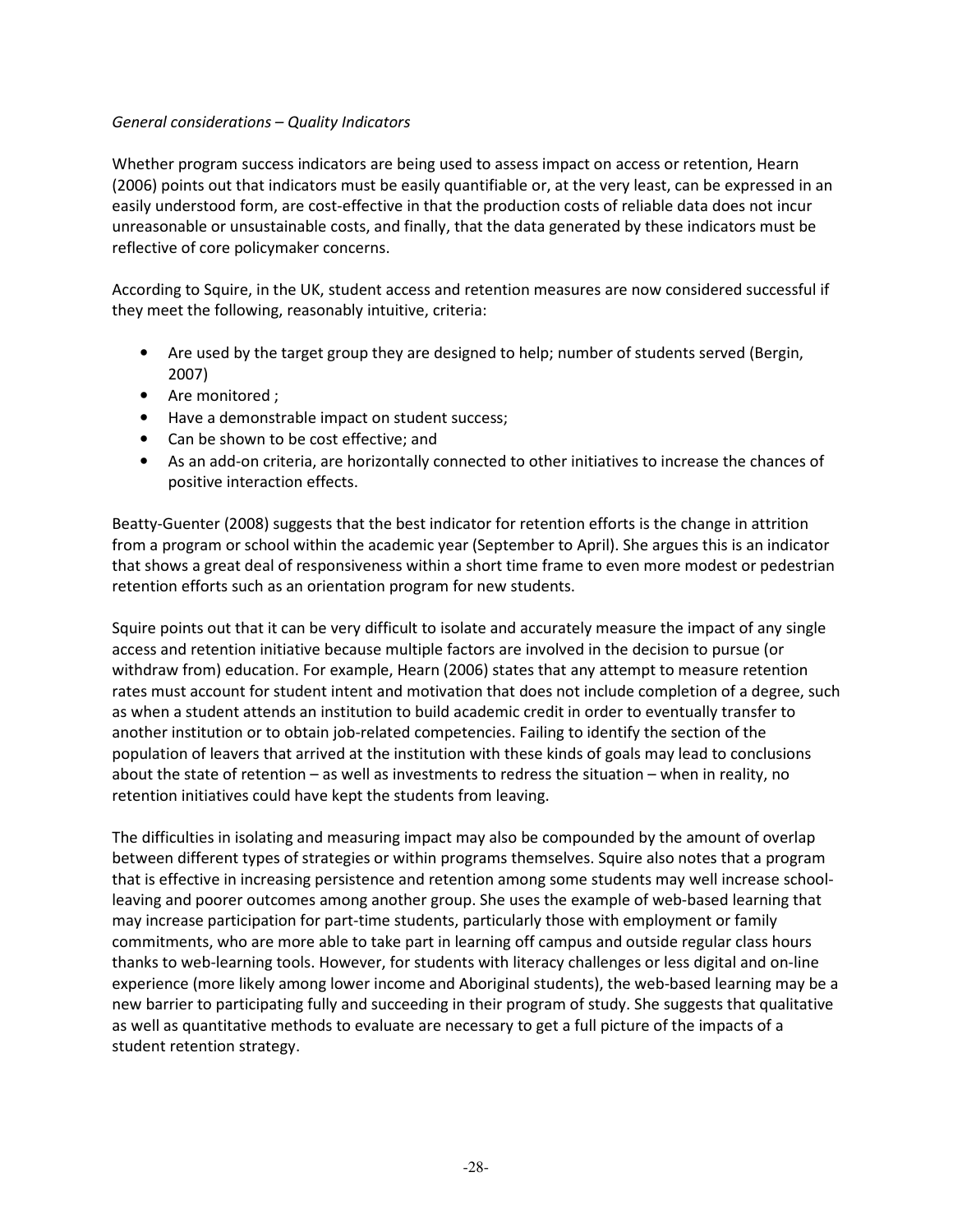### Measurement and indicators: Results of the literature review

In 2007, the Organization for Economic Cooperation and Development (OECD) published Education at  $a$ Glance, a report which enables comparative analyses, using an array of indicators, of performance in education among OECD countries. The state of the data gap related to PSE in Canada is alarming: of the 96 indicators used, Canada was unable to provide data for 57 of them. Although national agencies such as Statistics Canada are responsible for compiling the data on a national level, there is clearly a lack of data collection occurring at the institutional level that is contributing to this gap. Efforts are currently under way to create a standardized data set among PSE institutions, and also a national student identification system, although it can be expected to take several years, if not longer, before will be several years before these are fully implemented. Examples of indicators used in the OECD analysis that can help guide evaluations of retention and access strategies are:

- How many students finish secondary education?
- How many students finish tertiary education?
- What are students' expectations for education?
- What are students' attitudes towards mathematics?
- What is the impact of immigrant background on student performance?
- Does the socio-economic status of their parents affect students' participation in higher education?
- How much is spent per student?
- On what services and resources is education funding spent?
- Who studies abroad and where?
- How successful are students in moving from education to work?
- How much time do students spend in the classroom?
- What is the student-teacher ratio and how big are classes?
- What are teacher salaries?
- How much time do teachers spend teaching?
- How do schools monitor their performance?

In addition to collecting data on the rates of participation and qualitative findings, many of the measures used to assess program or intervention effectiveness for outreach and awareness activities used percent change in the following variables, such as those identified by Bergin (2007):

- Percentage change in graduation rates from high school;
- Percentage change in students intending to pursue PSE;
- Percentage change in application rates to PSE;
- Percentage change in program participants who enter PSE.

With respect to impact of initiatives in the *sorting* category, Perez's review of retention activities in the U.S. used a number of indicators including:

- Differences in the proportions of students each completing and passing credit courses;
- Differences in cumulative grade point average (GPA);
- Differences in the proportion of students who return for a second year in a program of study, whereas Bergin (2007) suggests measuring retention rates after two years;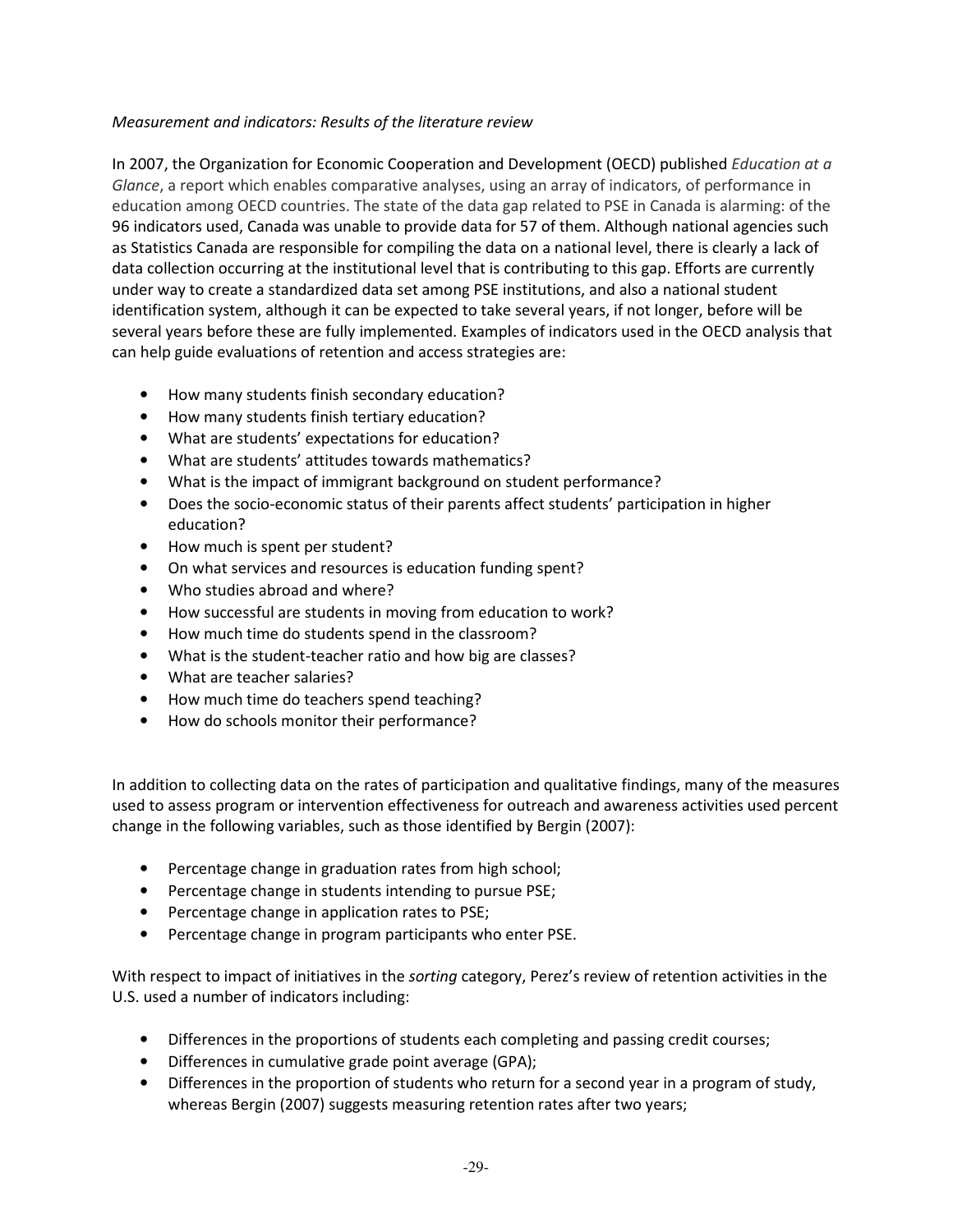In addition, the HEQCO (2008) recommends that data on under-represented groups be generated annually or bi-annually by institutions using a variety of sources, described below:

For low-income students, information can be gleamed from student self-reports (not always reliable because students do not always have an accurate knowledge of their parents' income levels), and information from the forms filled out at Financial Aid Offices (although not every student is required to complete these forms). The report also suggests the possibility of conducting annual postal code surveys, using institutional data to access students' permanent address and postal code analysis of parental income, and accessing data from Statistics Canada national databanks, such as the Post Secondary Student Information System (PSIS) and Longitudinal Administrative Data (LAD) file, to create a comparative parental income profile based on tax file data that could then be used to create regional comparison groups.

For students from under-represented ethnic groups or with Aboriginal status, as well as first generations students, it is suggested to use data from the National Survey on Student Engagement (NSSE) as it asks student specific questions on ethnic identity and ancestry. It is also a widely implemented instrument across all Ontario universities, and a college version (the Ontario College Student Engagement Survey, OCSES) is becoming much more widely used in the college system. Ontario universities must administer the NSSE to freshmen and senior classes every two years. With respect to the use of national data to analyze the impact and participation rates of Aboriginals in PSE, Malatest (2002) notes several inherent difficulties, such as a) incomplete data at both the program and institutional level, 2) reliance on selfidentified Aboriginal ancestry, and finally 3) use of indicators currently based on Census data despite the missing data and the general "distrust and indifference" Aboriginals feel towards the Census. Lundberg (2007) argues that in order to truly measure the impact of a program on the social integration among under-represented groups, especially Aboriginals and ethnic minorities, smaller social units, such as student organizations, clubs, and small social groups should be a primary unit of analysis. Researchers in the Canadian and American contexts suggest using qualitative methods, especially interviews, in combination with quantitative surveys, when assessing the impact of programs on Aboriginal participation in PSE.

There appears to be general consensus in the literature about the importance of having institutions use freshmen surveys, surveys of early leavers (Donner and Lazar, 2000), and data from exit surveys (from the program and/or the institution) to gain a more precise picture of how they are supporting their student and working towards connecting the student to their institution. Specifically, Perez suggests measuring differences in the self-reported feelings of attachment of students to their educational institution. Surveys such as the NSSE and the OCSES are an ideal source of data to gauge this attachment.

Initiatives designed to connect the student to the broader community tended to rely on indicators such as graduate employment rates and employer satisfaction levels (Donner & Lazar, 2000).

The most clearly elaborated, widely implemented framework with explicit indicators found in this literature review is Foundations of Excellence ® in the First College Year (Gardner, 2008). The nine Foundational Dimensions ® presented in this framework include indicators that evaluate "…what institutions do, rather than focusing on entering student characteristics or student-level outcomes" (n.p.). Beginning in 2003 as a pilot project in four-year PSE institutions, the Foundations of Excellence ® framework has quickly been adopted by four-year and two-year institutions, with over 115 participating currently.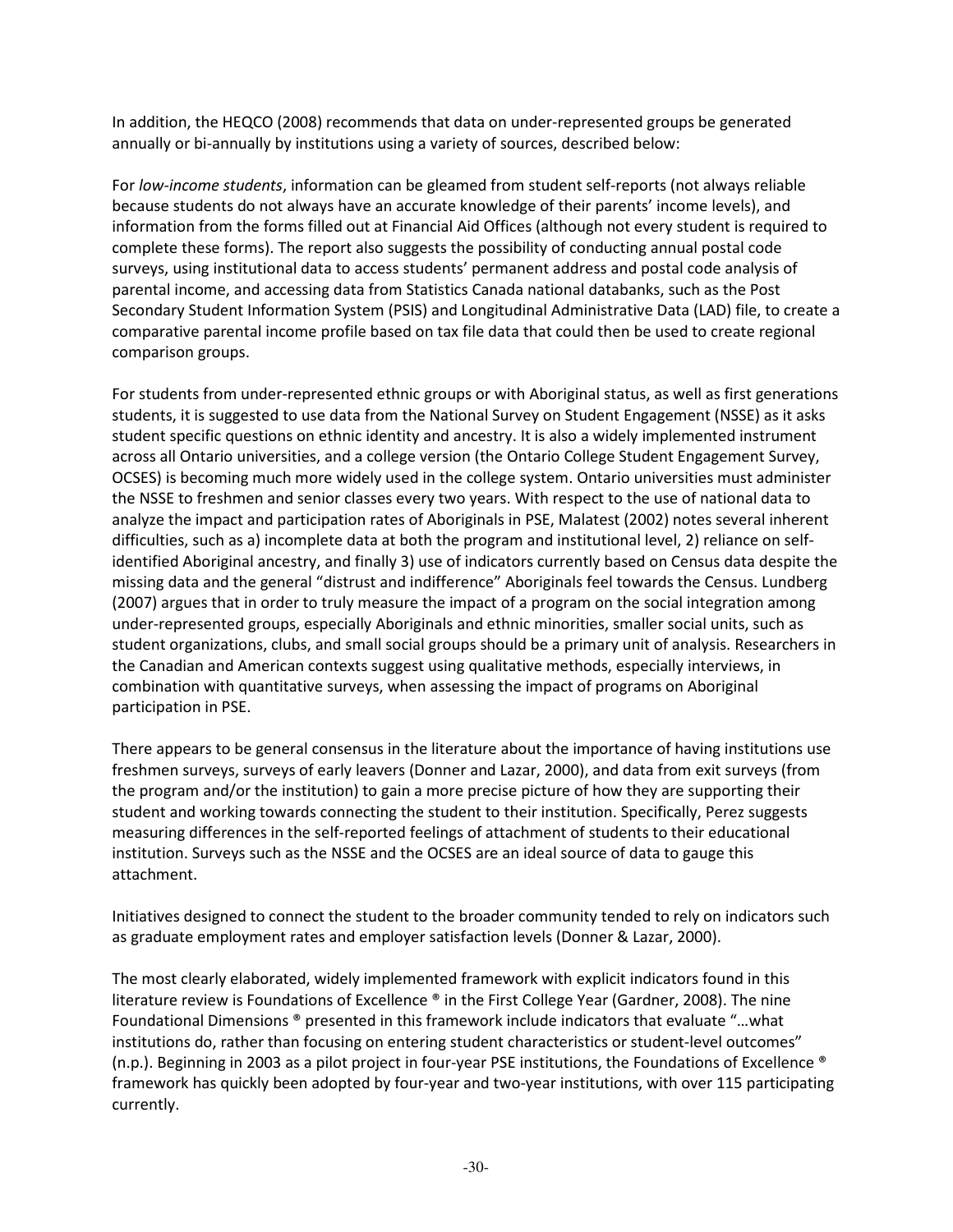A list of the indicators used in each of the nine dimensions is provided below:

Philosophy

- Does the campus have a philosophy/rationale regarding the first year?
- Does it have an influence on policy/practice?
- Is it disseminated?

### **Organization**

- Existing organizational structure(s); evaluation
- Level of funding
- Whether structure provides an integrated approach
- Role of structure in faculty/staff development

#### **Learning**

- The existence (and assessment) of articulated first-year learning goals
- Use of effective pedagogies in high-enrolment courses
- Measures of out-of-class learning
- Appropriate course placement

### **Transitions**

- The quality of communication to students setting appropriate expectations
- The quality of communication to support networks
- Helping students establish connections
- Academic advising

### Faculty/Campus Culture

- Institutional or unit encouragement of faculty and staff involvement
- Expectations at the point of hire
- Rewards for first-year involvement

### All Students

- What is known about the needs of particular students
- What is done to meet those needs
- How well the needs of all students are met

#### Diversity

- Students' exposure to diverse ideas
- Students' exposure to diverse people
- Whether the institution conveys "standards" for behaviour in a civil and open environment

### Roles & Purposes

- How well is the institution's notion of purpose communicated
- Are students provided the opportunity to explore their motivation for higher education
- Is the institution's rationale for its requirements courses, skills, competencies, well communicated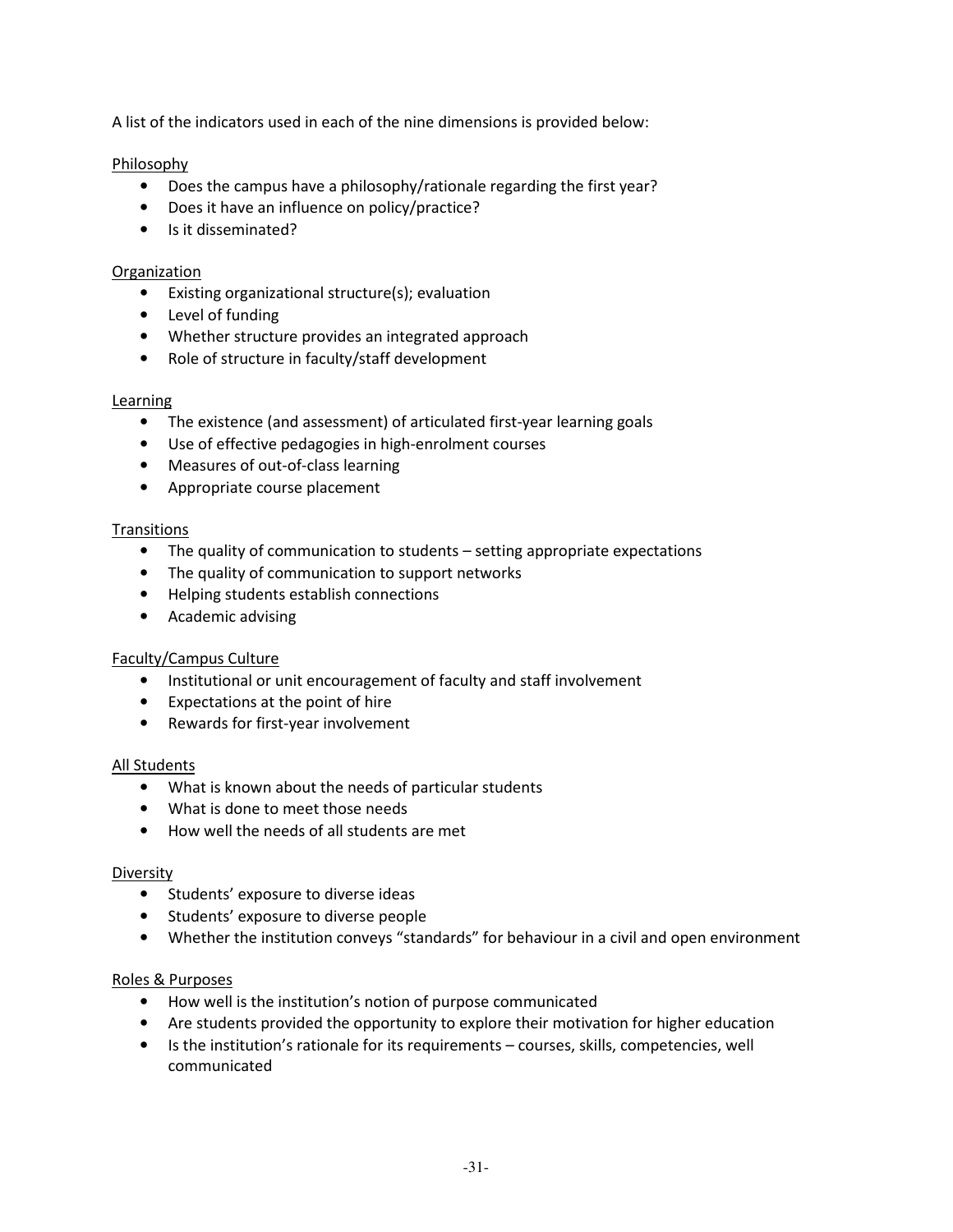#### **Improvement**

- The practice of assessment
- The use of assessment for improvement
- Other strategies for improvement

### **Conclusion**

Based on our review and analysis of the literature, and informed by the environmental scan of current practice, we believe that the typology proposed will be the most useful for the next stages of this research project. Examining access and retention strategies at the same time, for three or more target groups and with an emphasis on institutions as the locus for change (particularly as opposed to students) does lead to high degree of conceptual complexity in trying to distinguish and describe programs. We believe the typology described above, and illustrated in the discussion of the literature on current practice, provides a framework that is simple without being too simplistic. Given the broad references to and practical use of the Beatty-Guenter framework, we think our slight modifications to suit the current study may also prove useful to other researchers and practitioners interested in the full spectrum of ways to promote student access to and success in PSE studies.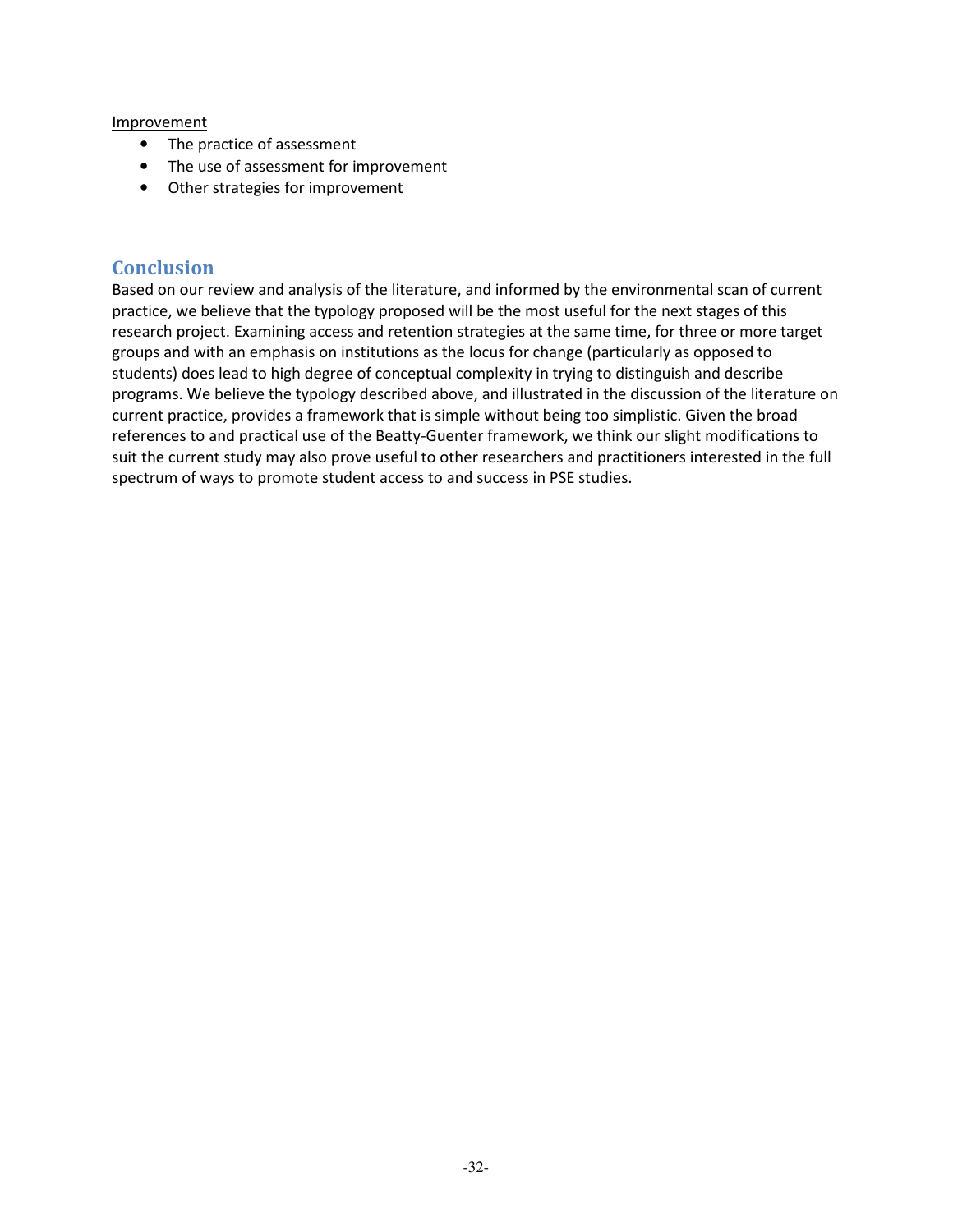## **Bibliography**

Aimhigher. (n.d.) Retrieved May 29, 2009, from http://www.aimhigher.ac.uk/practitioner

- Barefoot, B. O., Gardner, J. N., Cutright, M., Morris, L. V., Schroeder, C. C., Schwartz, S. W., Siegel, M. J. and Swing, R. L. (2005) Achieving and Sustaining Institutional Excellence for the First Year of College, San Francisco: Jossey-Bass.
- Barr-Telford, L., Cartwright, F., Prasil, S., & Shimmons, K. (2003). Access, persistence and financing: First results from the Postsecondary Education Participation Survey (PEPS), Statistics Canada, Ottawa.
- Beaujot, R. and D. Kerr (2007) "Emerging Youth Transition Patterns in Canada", Discussion Paper, Policy Research Initiative, Ottawa.
- Berger, Joseph, Anne Motte and Andrew Parkin (2007) The Price of Knowledge: Access and Student Finance in Canada, Third Edition, Millennium Scholarship Foundation.
- Bergin, D. A., Cooks, H. C., and Bergin, C. C. (2007). Effects of a College Access Program for Youth Underrepresented in Higher Education: A randomized experiment. Research in Higher Education, Vol. 48, (6), 727-750.
- Boston Higher Education Partnership. (2007). From college access to college success: College preparation and persistence of BPS graduates. Boston: The Education Resources Institute.
- Bibbings, Lois (2006) "Widening Participation and Higher Education", Journal of Law and Society, Vol. 33(1).
- Braunstein, A., M. McGrath and D. Pescatrice (1999) "Measuring the impact of income and financial aid offers on college enrolment decisions", Research in Higher Education, Vol. 40, ( 3), p.247-259.
- Braxton, J. M., McKinney, J. S., and Reynolds, P. J. (2006). "Cataloging Institutional Efforts to Understand and Reduce College Student Departure", New Directions for Institutional Research, no. 130, Summer 2006.
- Brier, E. M., Hirschy, A. S. and Braxton, J. M. (2008) "The strategic retention initiative: Theory-based practice to reduce college student departure", About Campus, Vol. 13, (4), p. 18-20.
- Brown, K., & Munt, G. (2007). The president's task force on access: Final report and recommendations Retrieved May 29, 2009 from http://www.uwinnipeg.ca/index/cms-filesystemaction?file=pdfs/admin/access-task-force-final-report.pdf
- Canadian Council on Learning. Theme #5: Building Post-Secondary Success: What's Working and Why? Presentation at the Summit on Inuit Education.

Career Trek. (n.d.) Retrieved May 29, 2009, from http://xnet.rrc.mb.ca/careertrek/

Clement, John (2008) "University Attainment of the Registered Indian Population, 1981-2001 A Cohort Approach", Horizons, Vol 10 (1), Policy Research Initiative, Ottawa.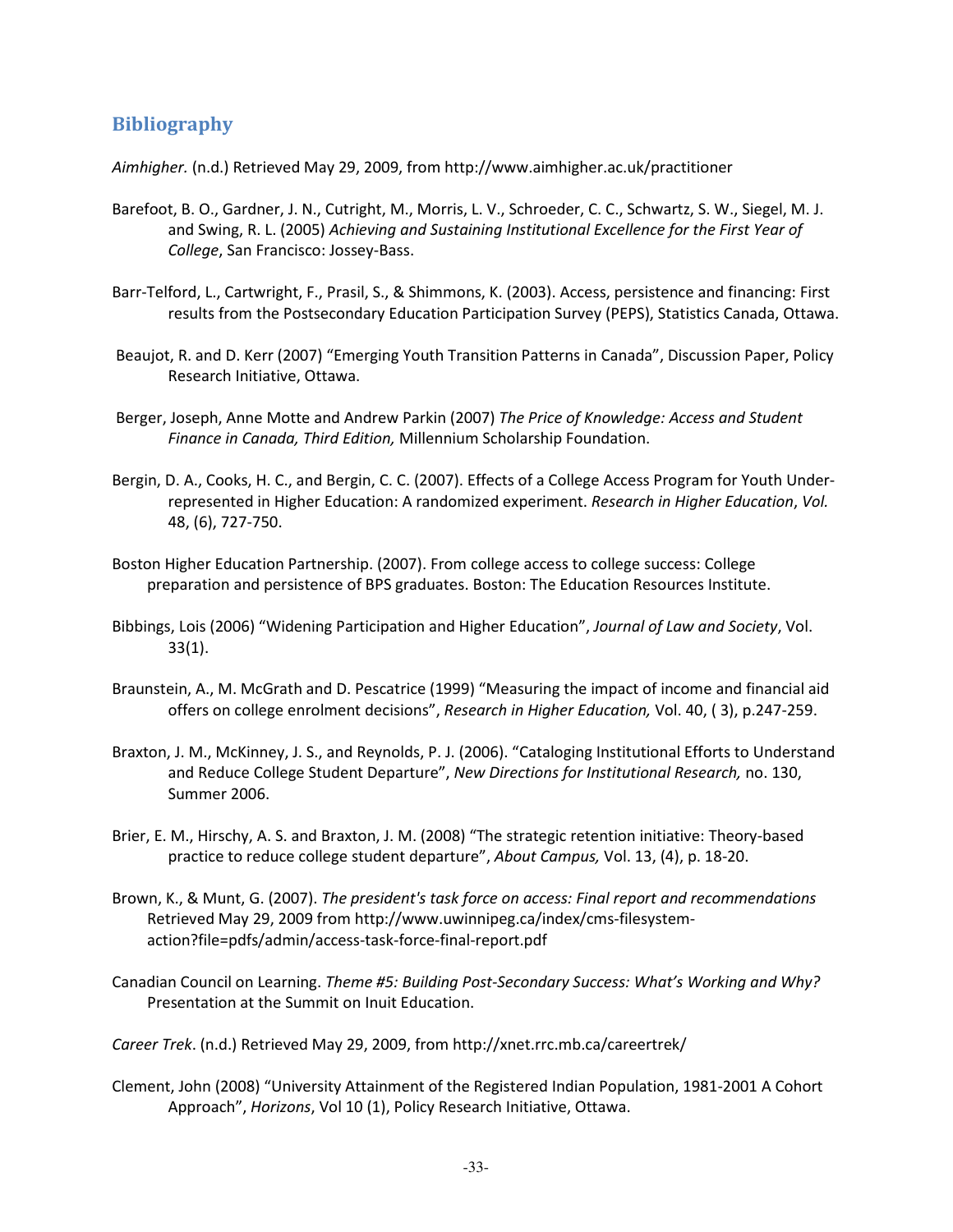- Côté, J. E., & Allahar, A. L. (2007) Ivory Tower Blues: A University System in Crisis, Toronto: University of Toronto Press.
- de Broucker, P. (2005) "Getting There and Staying There: Low-income Students and Post-secondary Education", Working Paper W-27, Canadian Policy Research Networks, Ottawa.
- de Broucker, P. and K. Mortimer (2005) "Research Summary Table: Access to PSE Selected Highlights of research results developed as background for the Report Getting There and Staying There: Low-Income Students and Post-Secondary Education A Synthesis of Research Findings", Canadian Policy Research Networks, Ottawa.
- de Broucker, P. and D. Hango (2007) "Education-to-Labour Market Pathways of Canadian Youth: Findings from the Youth in Transition Survey", Canadian Policy Research Networks and Statistics Canada, Ottawa.
- Dietche, P. et al (2008). Partnering with Post-Secondary Institutions: the Role of Business, Labour and Community in Building the Knowledge Advantage. Retrieved May 29, 2009 from http://www.neitheramoment.com/\_documents/Partnering-en.pdf
- Donner, A. and Lazar, F. (2000). Measuring Graduation and Attrition at Ontario Colleges: A Discussion of Measurement Issues and their Usefulness as Indicators of Student Success. Report prepared for Colleges Ontario, Toronto.
- Educational Policy Institute (2008) "Access, Persistence, and Barriers in Postsecondary Education: A Literature Review and Outline of Future Research", report for the Higher Education Council of Ontario, Toronto.
- Finnie, R., A. Sweetman and A. Usher (2008) "Introduction: A framework for thinking about participation in post-secondary education" in R. Finnie, R. Mueller, A. Sweetman and A. Usher eds, Who Goes? Who Stays? What Matters? Accessing and Persisting in Post-Secondary Education in Canada, McGill-Queen's University Press, Montreal.
- Finnie, R. and R. Mueller (2008) "The backgrounds of Canadian youth and access to post-secondary education: New evidence from the Youth in Transition Survey", in R. Finnie et al eds. Who Goes? Who Stays?
- Gardner, J. (2008) Achieving and Sustaining Institutional Excellence in the First Year of College, Presentation, SACS-COC Summer Institute on Quality Enhancement, July 2008, Orlando.
- Government of Ontario (2007) "McGuinty Government Expanding Postsecondary Opportunities", Ministry of Training Colleges and Universities, Toronto, June 7, 2007.
- Grier-Reed, T., N. Madyun and C. Buckley (2008) "Low Black Student Retention on a Predominantly White Campus: Two Faculty Respond with the African American Student Network", Journal of College Student Development, Vol.49 (5), p.476-485.
- Habley, W. R., & McClanahan, R. (2004) "What works in student retention all survey colleges "ACT Inc, Iowa City.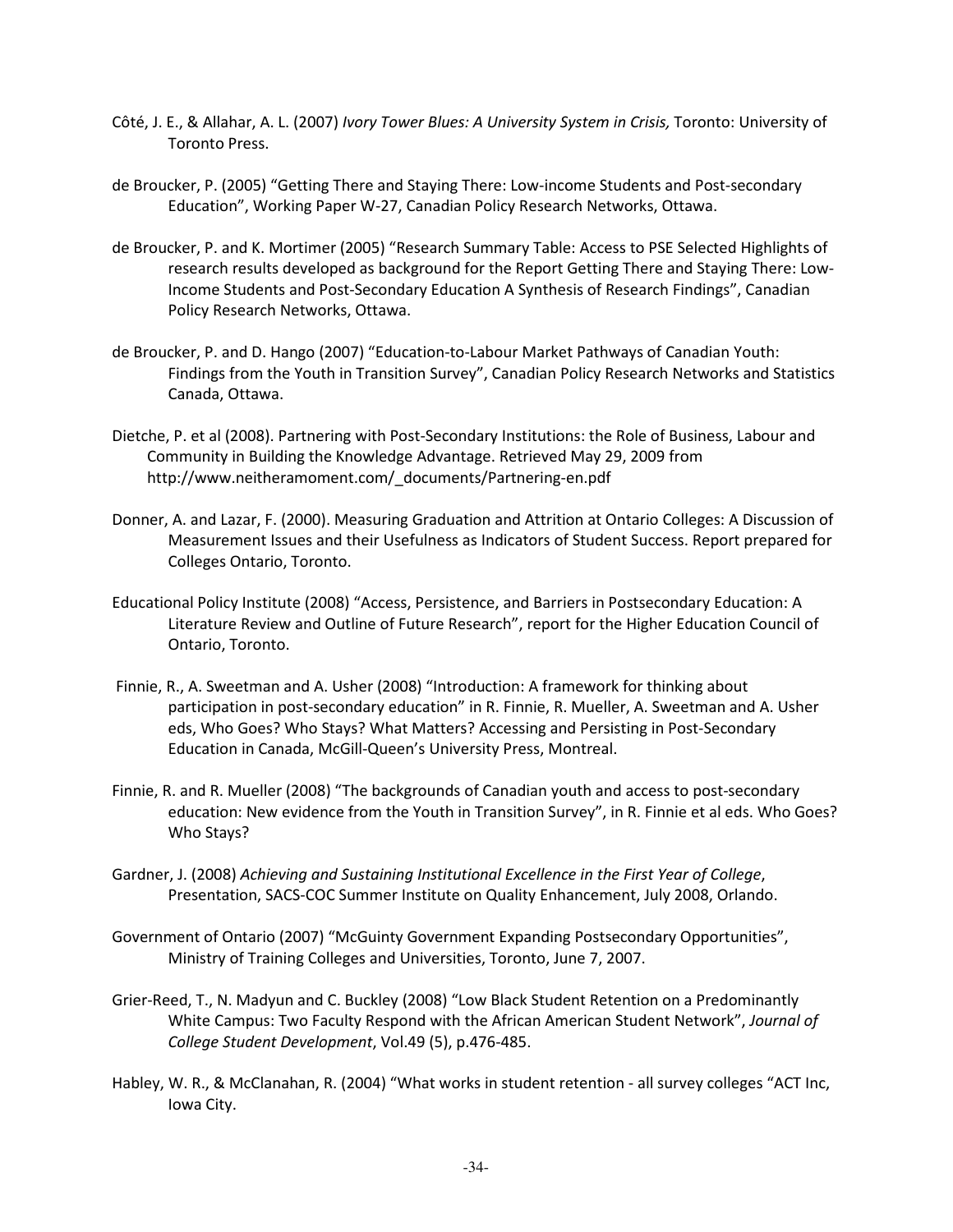- Harnish, T. (2009) "State Early Commitment Programs: A Contract for College Success?", Policy Brief, American Association of State Colleges and Universities, May 2009.
- Hearn, J. (2006). Student Success: What Research Suggests for Policy and Practice. Washington, DC: National Postsecondary Education Cooperative.
- Holmes, D. (2006) Redressing the balance: Canadian university programs in support of Aboriginal students. Report, Association of Universities and Colleges of Canada, Ottawa.
- Keyano College (2009). Yours Mine Ours: Aboriginal Education (n.d.) Retrieved May 29, 2009 from http://keyano.ca/Media/Keyano.Viewbook.Aboriginal.pdf
- Kinsie, J., Gonyea, R., Shoup, R., and Kuh, G. D. (2008). Promoting Persistence and Success of Underrepresented Students: Lessons for Teaching and Learning. New Directions for Teaching and Learning, no. 115, Fall 2008.
- Kuh, George, Ty M. Cruce, Rick Shoup, Jillian Kinzie and Robert M. Gonyea (2008) "Unmasking the Effects of Student Engagement on First-Year College Grades and Persistence", The Journal of Higher Education, Vol .79 (5), p540-563.
- Lacourse, E. and P. Gendreau (2007) "Boys' Biopsychosocial Difficulties during the Teenage Years: Canadian State of Affairs for the 21st Century", Discussion Paper, Policy Research Initiative, Ottawa.
- Lotkowsi, V. A., Robbins, S. B., & Noeth, R. J. (2004) "The role of academic and non-academic factors in improving college retention", ACT Inc, Iowa City.
- Lundberg, C.A. (2007). "Student Involvement and Institutional Commitment to Diversity as Predictors of Native American Student Learning", Journal of College Student Development, Vol. 48, (4), 405-417.
- Lundberg, C. A., & Schreiner, L. A. (2004). Quality and frequency of faculty-student interaction as predictors of learning: An analysis by student Race/Ethnicity. Journal of College Student Development, 45(5), 549-565.
- Malatest, R. (2002) "Best Practices in Enhancing Aboriginal Participation in Post- Secondary Education: Canadian & International Perspectives", presentation to a CPRN and Millennium Scholarship Foundation conference on Access to Post-Secondary Education, April 2002, Ottawa.
- Malatest, R. (2008) "Factors affecting the use of student financial assistance programs by Aboriginal youth: A literature review", Canadian Millennium Scholarship Foundation, Ottawa.
- Middleton, T. (1997). First generation college students: Cognitive development, personal development, and satisfaction with college , Dissertation Abstracts International, vol. 58-12A.

National Audit Office. (2008). Widening participation in higher education. London.